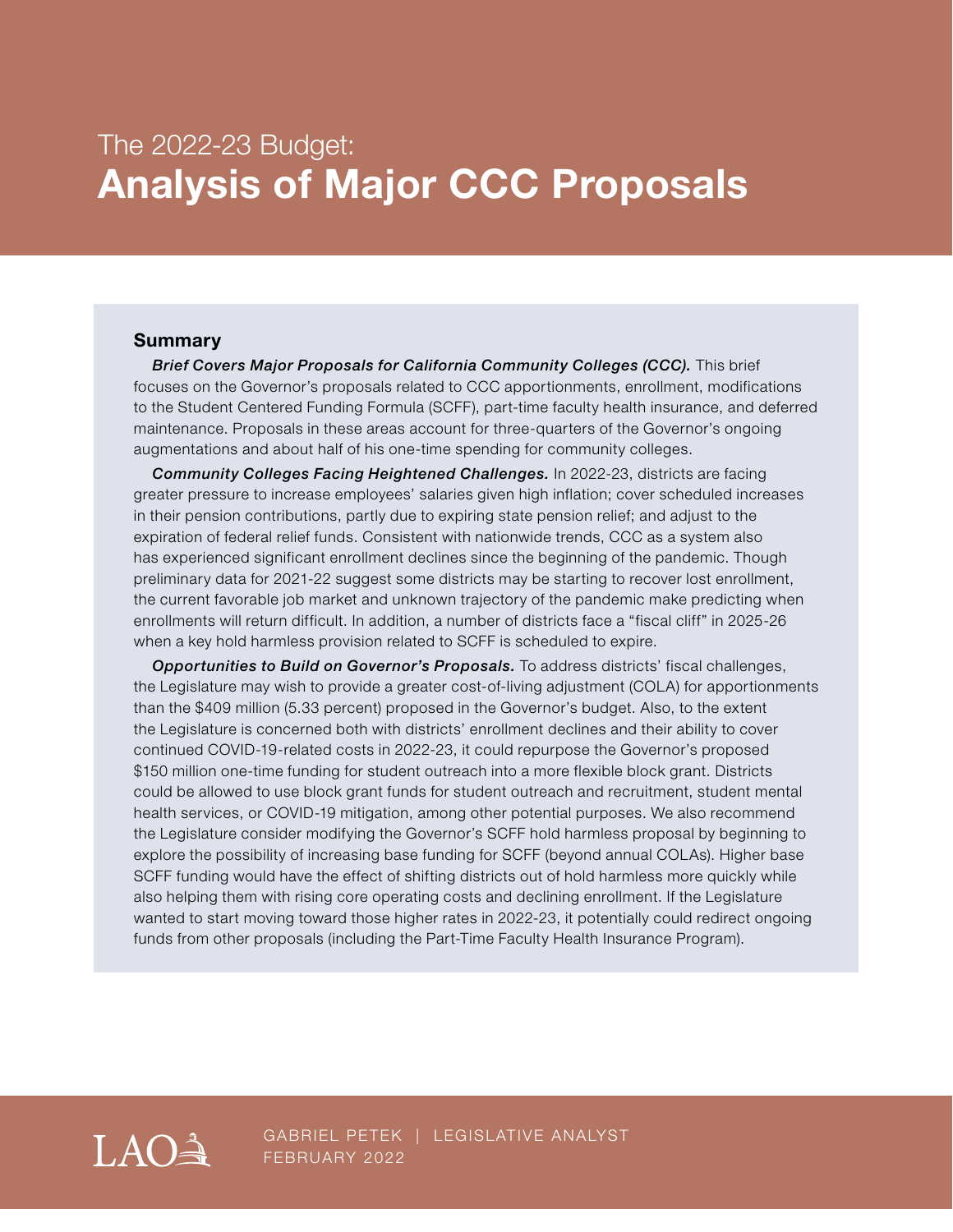# INTRODUCTION

This brief is organized around the Governor's major 2022-23 budget proposals for the California Community Colleges (CCC). The first section of the brief provides an overview of the Governor's CCC budget package. The remaining five sections of the brief focus on the apportionments funding increase, enrollment, the Student Centered Funding Formula (SCFF), part-time faculty health insurance, and deferred maintenance, respectively. Proposals related to these issues account for three-quarters of the Governor's ongoing augmentations and about half of his one-time spending. We anticipate covering other CCC proposals in subsequent products.

# OVERVIEW

*Total CCC Funding Is \$17.3 Billion Under Governor's Budget.* Of CCC funding, \$11.6 billion comes from Proposition 98 funds. As Figure 1 shows, Proposition 98 support for CCC in 2022-23 increases by \$518 million (4.7 percent) over the revised 2021-22 level. In addition to Proposition 98 General Fund, the state provides CCC with a total of \$658 million non-Proposition 98 General Fund for

Figure 1

### **California Community Colleges Rely Heavily on Proposition 98 Funding**

(Dollars in Millions Except Funding Per Student)

|                                                     | 2020-21        | 2021-22        | 2022-23         | Change From 2021-22 |                          |
|-----------------------------------------------------|----------------|----------------|-----------------|---------------------|--------------------------|
|                                                     | <b>Revised</b> | <b>Revised</b> | <b>Proposed</b> | <b>Amount</b>       | <b>Percent</b>           |
| <b>Proposition 98</b>                               |                |                |                 |                     |                          |
| General Fund                                        | \$7,392        | \$7,528        | \$7,827         | \$299               | 4.0%                     |
| Local property tax                                  | 3,374          | 3,546          | 3,766           | 220                 | 6.2                      |
| Subtotals                                           | (\$10,766)     | (\$11,075)     | (\$11,593)      | (\$518)             | (4.7%)                   |
| <b>Other State</b>                                  |                |                |                 |                     |                          |
| <b>Other General Fund</b>                           | \$619          | \$644          | \$658           | \$13                | 2.1%                     |
| Lottery                                             | 275            | 273            | 272             | $\equiv$ a          | $-0.1$                   |
| Special funds                                       | 44             | 94             | 94              |                     |                          |
| Subtotals                                           | (\$937)        | (\$1,011)      | (\$1,024)       | (\$13)              | $(1.3\%)$                |
| <b>Other Local</b>                                  |                |                |                 |                     |                          |
| Enrollment fees                                     | \$446          | \$446          | \$448           | \$1                 | 0.3%                     |
| Other local revenue <sup>b</sup>                    | 3,833          | 3,860          | 3,888           | 28                  | 0.7                      |
| Subtotals                                           | (\$4,279)      | (\$4,306)      | (\$4,336)       | (\$30)              | $(0.7\%)$                |
| Federal                                             |                |                |                 |                     |                          |
| Federal stimulus funds <sup>c</sup>                 | \$1,431        | \$2,648        |                 | $-$2,648$           |                          |
| Other federal funds                                 | 365            | 365            | \$365           |                     | $\overline{\phantom{0}}$ |
| Subtotals                                           | (\$1,797)      | (\$3,014)      | (\$365)         | $-($2,648)$         | $-(87.9%)$               |
| <b>Totals</b>                                       | \$17,779       | \$19,405       | \$17,318        | $-$2,087$           | $-10.8%$                 |
| FTE students <sup>d</sup>                           | 1,097,850      | 1,107,543      | 1,101,510       | $-6,033$            | $-0.5%$ <sup>e</sup>     |
| Proposition 98 funding per FTE student <sup>d</sup> | \$9,807        | \$9,999        | \$10,524        | \$525               | 5.3%                     |

<sup>a</sup> Difference of less than \$500,000.

b Primarily consists of revenue from student fees (other than enrollment fees), sales and services, and grants and contracts, as well as local debt-service payments.

c Consists of federal relief funds provided directly to colleges as well as allocated through state budget decisions.

<sup>d</sup> Reflects budgeted FTE students. Though final student counts are not available for any of the periods shown, preliminary data indicate CCC enrollment dropped in 2020-21, with a likely further drop in 2021-22. Districts, however, have not had their enrollment funding reduced due to certain hold harmless provisions that have insulated their budgets from drops occurring during the pandemic.

e Reflects the net change after accounting for the proposed 0.5 percent systemwide enrollment growth together with all other enrollment adjustments.

FTE = full-time equivalent.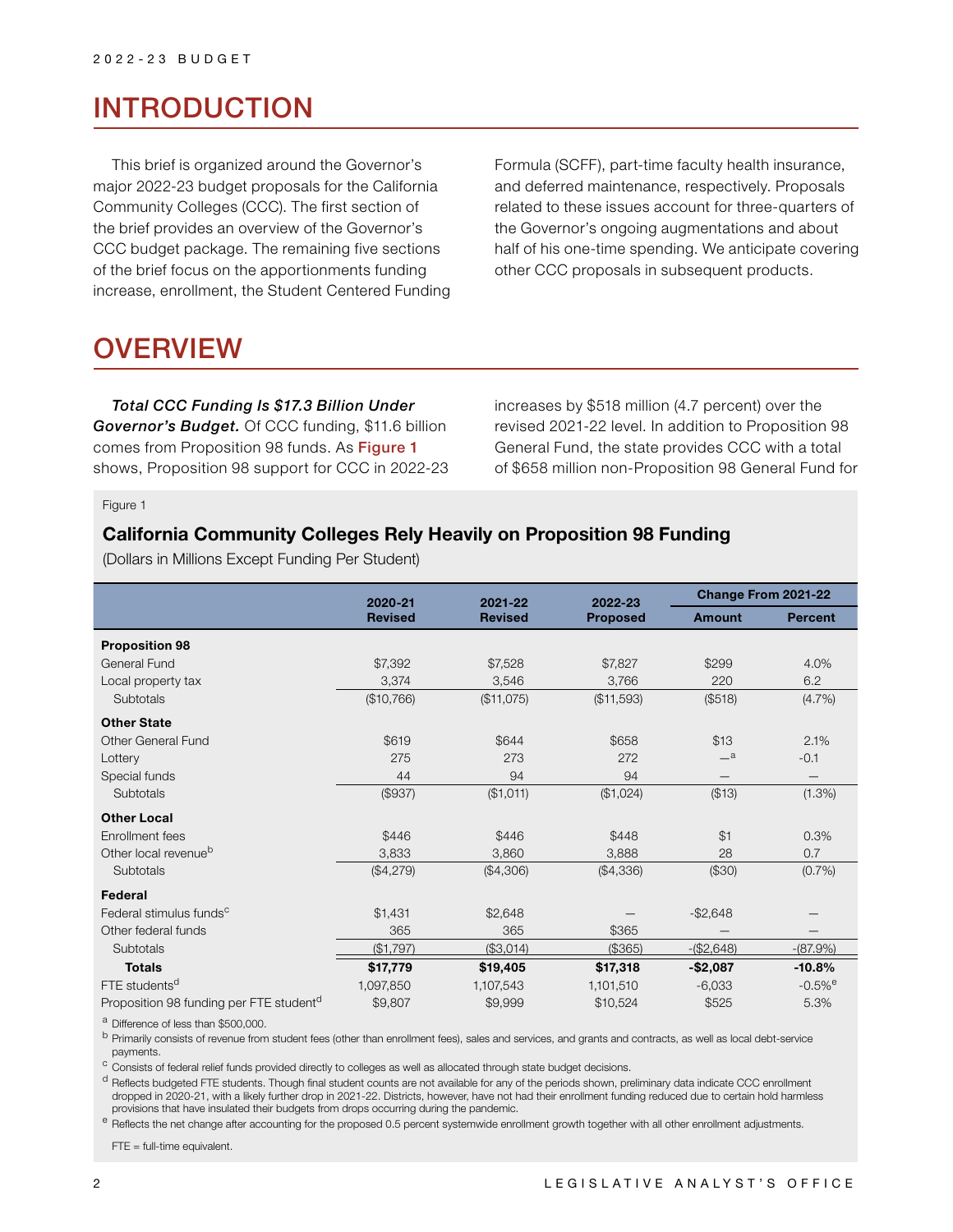certain purposes. Most notably, non-Proposition 98 funds cover debt service on state general obligation bonds for CCC facilities, a portion of CCC faculty retirement costs, and operations at the Chancellor's Office. Much of CCC's remaining funding comes from student enrollment fees, other student fees (such as nonresident tuition, parking fees, and health services fees), and various local sources (such as revenue from facility rentals and community service programs). In 2020-21 and 2021-22, community colleges also received a significant amount of federal relief funds. These federal funds must be spent or encumbered by May 2022, as discussed in the nearby box.

*Governor's Budget Contains Many CCC Proposition 98 Spending Proposals.* 

The Governor has 10 ongoing and 11 one-time CCC spending proposals. As Figure 2 on the next page shows, the Governor's ongoing spending proposals total \$843 million, whereas his one-time initiatives total \$983 million. His largest ongoing spending proposals are a 5.33 percent cost-of-living adjustment (COLA) for apportionments and a major expansion of the Part-Time Faculty Health Insurance Program. His largest one-time proposals are for facility maintenance and student enrollment and retention strategies. Spending on facility maintenance

(\$388 million) would be excluded from the state appropriations limit (SAL) under the Governor's budget. (In our report, *[The 2022-23 Budget: Initial](https://lao.ca.gov/Publications/Report/4515)  [Comments on the State Appropriations Limit](https://lao.ca.gov/Publications/Report/4515)  [Proposal](https://lao.ca.gov/Publications/Report/4515)*, we cover SAL issues in more detail.)

*No Proposals for Addressing Unfunded Retirement Liabilities or Providing Pension Relief.* In recent years, the Governor has had various budget proposals relating to education pension funding. These proposals have included making supplemental payments toward pension systems' unfunded liabilities as well as giving community college districts immediate pension relief by subsidizing their rates in 2019-20, 2020-21, and 2021-22. Though community colleges' employer pension contribution rates are expected to rise notably in 2022-23, the Governor does not have any such proposals this year.

*Proposes No Change to Enrollment Fee.*  State law currently sets the CCC enrollment fee at \$46 per unit (or \$1,380 for a full-time student taking 30 semester units per year). The Governor proposes no increase in the fee, which has remained flat since summer 2012.

*Funds 18 Capital Projects.* The Governor proposes to provide \$373 million in state general obligation bond funding to continue 18 previously authorized community college projects.

#### **Federal Relief Funds**

*Community Colleges Received Considerable Federal Relief Funding.* Community colleges received a total of \$4.7 billion over three rounds of federal relief funding in response to COVID-19. (Our [Federal Relief Funding for Higher Education](https://lao.ca.gov/Education/EdBudget/Details/522) table provides more detail on California Community College relief funds.) Collectively, colleges are required to spend at least \$2 billion of their relief funds for direct student aid. The rest can be used for institutional operations. Colleges have used institutional funds for a variety of purposes, including to undertake screening and other COVID-19 mitigation efforts, cover higher technology costs related to remote operations, purchase laptops for students, and backfill lost revenue from parking and other auxiliary college programs.

**Deadline for Colleges to Spend Federal Relief Funds Is Approaching.** Colleges must spend or encumber federal relief funds by May 2022, unless they apply for and receive an extension from the federal government. Though systemwide data on college expenditures is not readily available, a review of a subset of colleges suggests more than half of their student aid funds and just under half of their institutional funds had been spent as of December 31, 2021. Comprehensive information also is not yet available on the colleges that requested and received extensions. When we surveyed districts in fall 2021, several districts indicated they had requested extensions, but those requests had not been granted.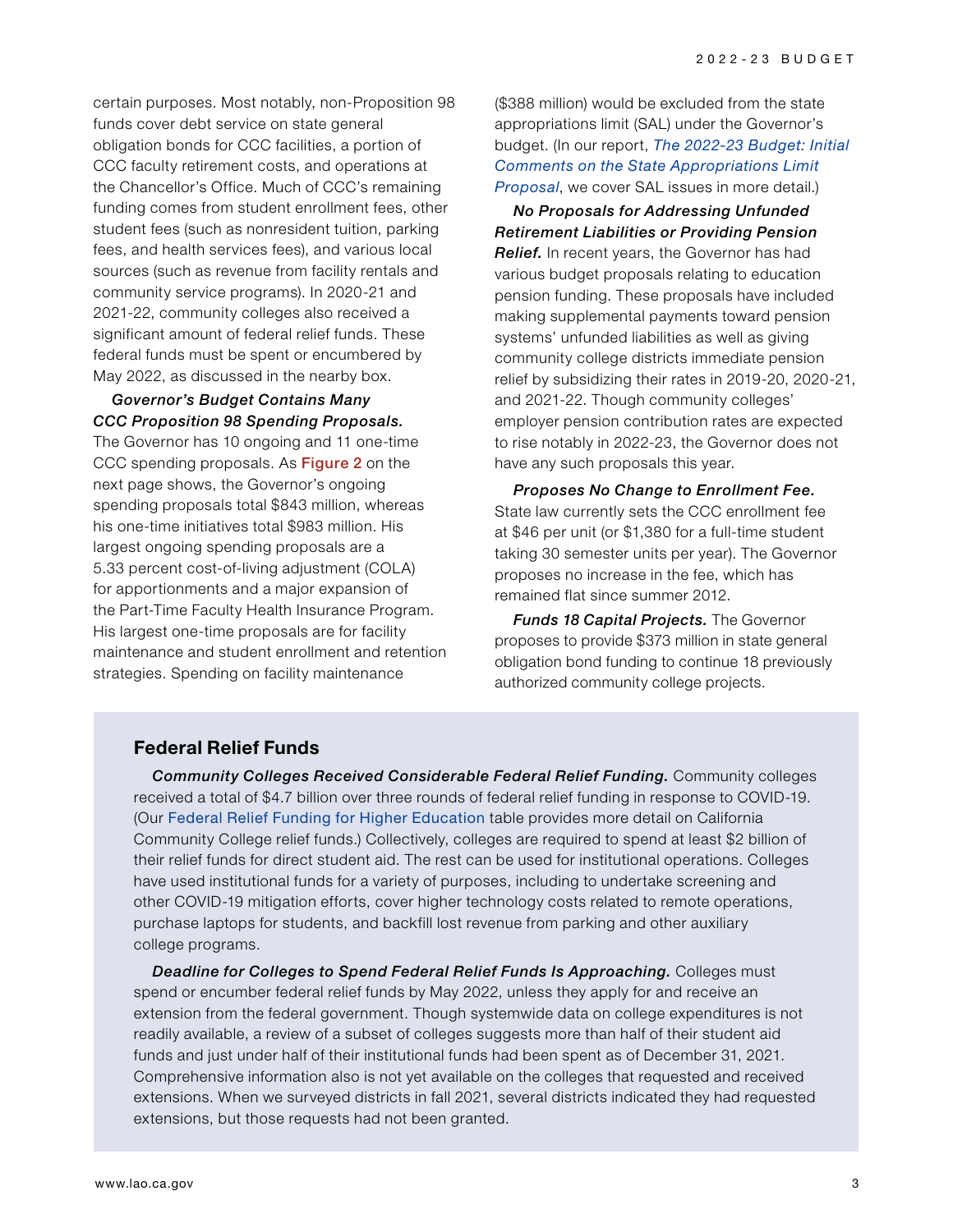Of these projects, 17 are for the construction phase and 1 is for the working drawings phase. All bond funds would come from Proposition 51 (2016). A list of these projects and their associated costs is available on our [EdBudget](https://lao.ca.gov/Education/EdBudget/Details/571) website.

*Governor Announces a "Roadmap" for CCC.* The roadmap for CCC is somewhat different than the compacts for the California State University (CSU) and the University of California (UC) in that it does not specify in advance what will be the size of future base funding increases. Instead, the Governor indicates that community colleges' base increases would depend upon available Proposition 98 funds in future years. The roadmap is similar to the university compacts, however, in setting forth certain expectations to be achieved by the colleges over a five-year period. The 15 expectations for the community colleges include increasing student graduation and transfer rates, closing equity gaps, establishing a common intersegmental learning management system and admission platform, and enhancing K-14 as well as workforce pathways. We describe and assess the Governor's roadmap with CCC, as well as his multiyear agreements with CSU and UC, in our publication, *[The 2022-23 Budget: Overview of](https://lao.ca.gov/Publications/Report/4499)  [the Governor's Higher Education](https://lao.ca.gov/Publications/Report/4499)  Budget [Proposals](https://lao.ca.gov/Publications/Report/4499)*.

#### Figure 2

# **Governor Has Many Proposition 98 Spending Proposals**

(In Millions)

| <b>Ongoing Proposals</b>                                                                                                                                                                                                                                                                                                                                                                                                                                                            |                                                                       |
|-------------------------------------------------------------------------------------------------------------------------------------------------------------------------------------------------------------------------------------------------------------------------------------------------------------------------------------------------------------------------------------------------------------------------------------------------------------------------------------|-----------------------------------------------------------------------|
| COLA for apportionments (5.33 percent)<br>Part-Time Faculty Health Insurance Program<br>Student Success Completion Grants (caseload adjustment)<br>COLA for select categorical programs $(5.33$ percent) <sup>a</sup><br>Technology security<br>Enrollment growth (0.5 percent)                                                                                                                                                                                                     | \$409<br>200<br>100<br>53<br>25<br>25                                 |
| Equal Employment Opportunity program                                                                                                                                                                                                                                                                                                                                                                                                                                                | 10                                                                    |
| Financial aid administration                                                                                                                                                                                                                                                                                                                                                                                                                                                        | 10                                                                    |
| NextUp foster youth program<br>A2MEND program                                                                                                                                                                                                                                                                                                                                                                                                                                       | 10<br>1                                                               |
| Subtotal                                                                                                                                                                                                                                                                                                                                                                                                                                                                            | (\$843)                                                               |
| <b>One-Time Initiatives</b>                                                                                                                                                                                                                                                                                                                                                                                                                                                         |                                                                       |
| Facilities maintenance and instructional equipment<br>Student enrollment and retention strategies<br>Health care pathways for English learners<br>Common course numbering implementation<br>Technology security<br>Transfer reform implementation<br>Intersegmental curricular pathways software<br>STEM, education, and health care pathways grant program<br>Emergency financial assistance for AB 540 students<br>Teacher Credentialing Partnership Pilot<br>Umoja program study | \$388<br>150<br>130<br>105<br>75<br>65<br>25<br>20<br>20<br>5<br>$-b$ |
| Subtotal                                                                                                                                                                                                                                                                                                                                                                                                                                                                            | ( \$983)                                                              |
| <b>Total</b>                                                                                                                                                                                                                                                                                                                                                                                                                                                                        | \$1,826                                                               |

<sup>a</sup> Applies to the Adult Education Program, apprenticeship programs, CalWORKs student services, campus child care support, Disabled Students Programs and Services, Extended Opportunity Programs and Services, and mandates block grant.

<sup>b</sup> Reflects \$179,000.

COLA = cost-of-living adjustment; A2MEND = African American Male Education Network and Development; and STEM = science, technology, engineering, and mathematics.

# APPORTIONMENTS INCREASE

In this section, we provide background on community college apportionments, describe the Governor's proposal to increase apportionments for inflation, assess the proposal, and provide a recommendation.

#### **Background**

*Most CCC Proposition 98 Funding Is Provided Through Apportionments.* Every local community college district receives apportionment funding, which is available for covering core

operating costs. Although the state is not statutorily required to provide community colleges a COLA on their apportionment funding (as it is for K-12 schools), the state has a longstanding practice of providing one when there are sufficient Proposition 98 resources. The COLA rate is based on a price index published by the federal government that reflects changes in the cost of goods and services purchased by state and local governments across the country.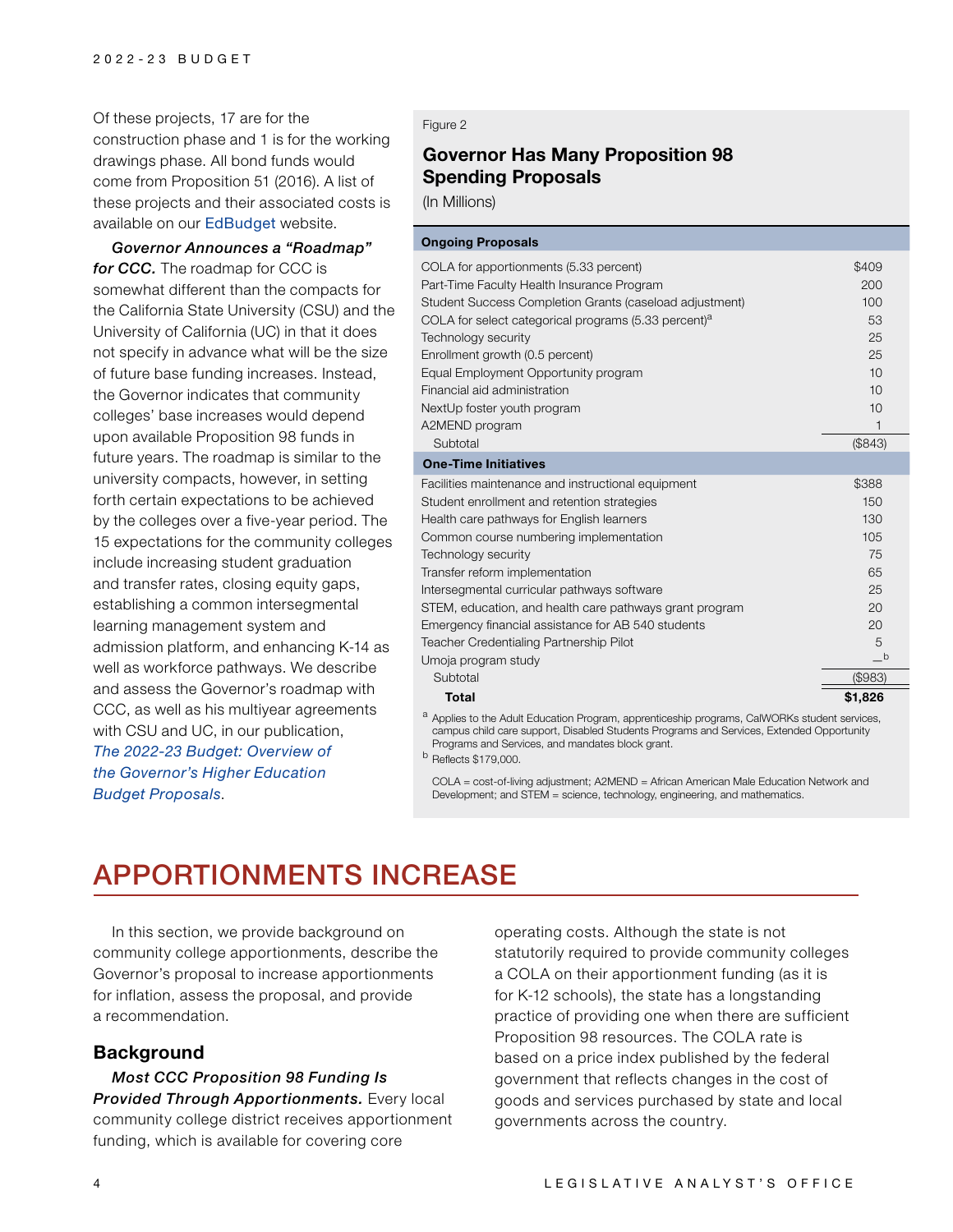*Compensation Is Largest District Operating*  **Cost.** On average, community college districts spend about 85 percent of their core operating budget on salary and benefit costs. While the exact split varies from district to district, salaries and wages can account for up to about 70 percent of total compensation costs. District pension contributions typically account for another 10 percent to 15 percent of total compensation costs. Health care costs vary among districts, but costs for active employees commonly account for roughly 10 percent of compensation costs, with retiree health care costs typically comprising less than 5 percent. Additionally, districts must pay various other compensation-related costs, including workers' compensation and unemployment insurance, which collectively tend to account for about 5 percent of total costs. Districts' other core operating costs include utilities, insurance, software licenses, equipment, and supplies. On average, about 15 percent of districts' operating budget is for these noncompensation-related expenses.

# **Proposal**

*Governor Funds Apportionment COLA.*  The Governor's largest proposed ongoing augmentation for the community colleges is \$409 million to cover a 5.33 percent COLA for apportionments. This is the same percentage as the Governor proposes for the K-12 Local Control Funding Formula. (It is also the same COLA rate the Governor proposes for certain CCC categorical programs, including the mandate block grant, Disabled Students Programs and Services, and Extended Opportunity Programs and Services.)

# **Assessment**

*COLA Likely to Be Higher in May.* The federal government released additional data used to calculate the apportionment COLA on January 27. Using this additional data, our office estimates the COLA for 2022-23 will be closer to 6.17 percent (about 0.8 percentage points higher than the Governor's January estimate). Covering this higher COLA rate for community college apportionments would cost about \$475 million, or about \$65 million more than included in the Governor's budget.

## *Districts Are Facing a Couple of Notable Compensation-Related Cost Pressures in*

*2022-23.* Augmenting apportionment funding can help community colleges accommodate operating cost increases. One notable cost pressure in 2022-23 is salary pressure. With inflation higher than it has been in decades, districts are likely to feel pressure to provide salary increases. (If the total CCC salary pool were increased 3 percent to 6 percent, associated costs would range from roughly \$200 million to \$400 million.) A second notable cost pressure relates to districts' pension costs. Updated estimates suggest that community college pension costs will increase by a total of more than \$120 million in 2022-23, which represents about 30 percent of the COLA funding proposed by the Governor. (Like the other education segments, community college districts also expect to see higher costs in 2022-23 for insurance, equipment, and utilities, though these cost increases could be partly offset by costs potentially remaining lower than normal in other areas, such as travel.)

*Depending on Enrollment Demand, Districts Could Realize Some Workload-Related Savings.* As a result of declining enrollment since the onset of the pandemic, districts generally have been offering fewer course sections. On a systemwide basis, districts offered 45,000 fewer course sections in 2020-21 than in 2019-20, which likely resulted in tens of millions of dollars in savings from needing to pay fewer part-time faculty. (When districts reduce course sections, they typically reduce their use of part-time faculty, who are considered temporary employees, compared to full-time faculty, who are considered permanent employees.) To the extent districts continue to experience soft enrollment demand in 2022-23, they potentially could continue to realize lower costs due to employing fewer part-time faculty. (On net, however, colleges are still expected to see notable upward pressure on their total compensation costs in 2022-23.)

*Districts Face Cost Pressures Stemming From Expiration of Federal Relief Funds.*  Over the past two years, districts have used federal relief funds to cover various operating costs, including new COVID-19 mitigation-related costs. Once these federal relief funds are spent or otherwise expire, districts likely will assume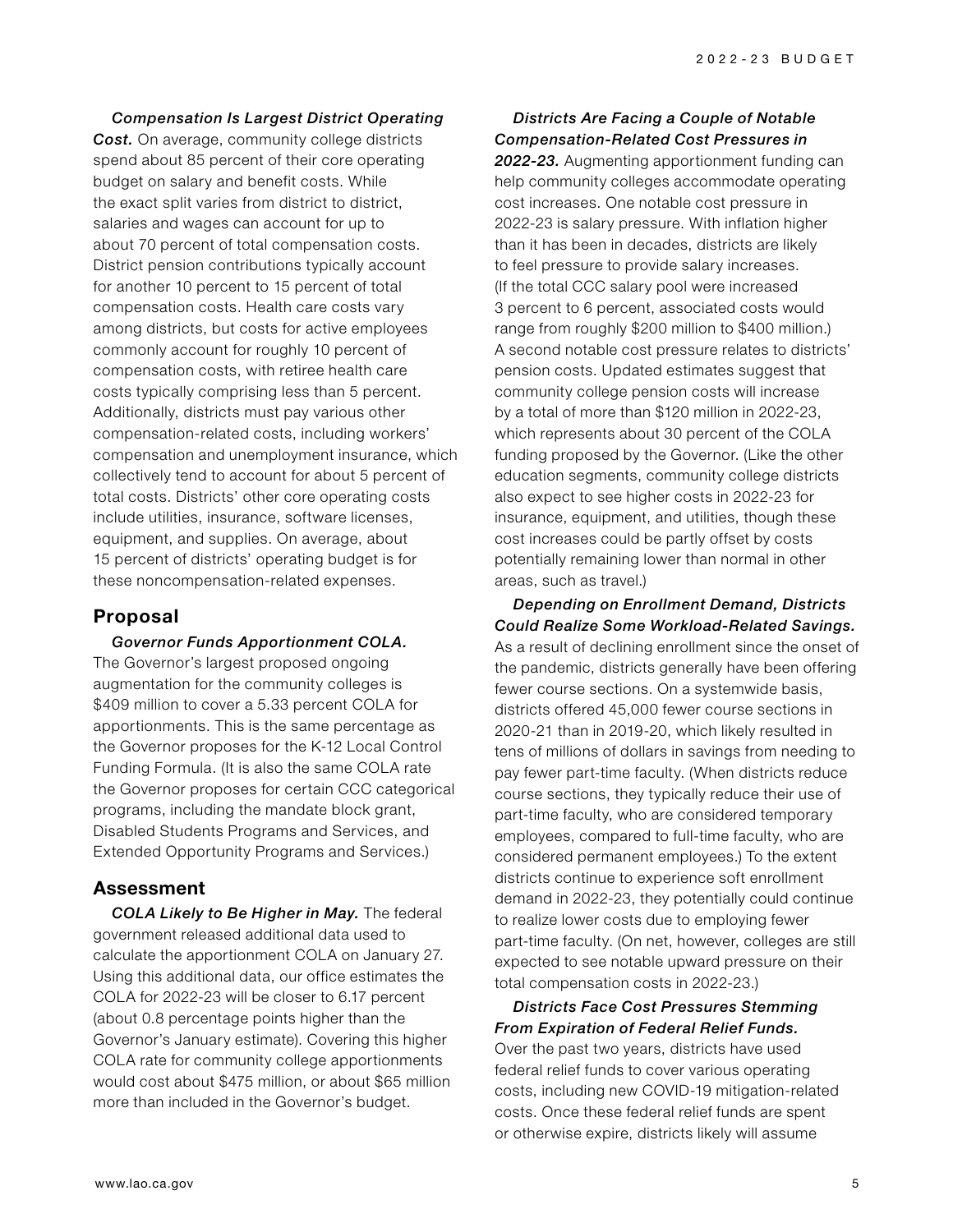responsibility for covering ongoing operating costs such as for personal protective equipment, additional cleaning, and potentially COVID-19 screening and testing. Districts also will need to begin covering the technology costs (such as for computer equipment for students and staff as well as software licenses) that federal relief funds have been covering. In addition, a number of districts have used federal relief funds to backfill the loss of revenue from parking and other auxiliary programs. The loss of federal funds will put pressure on district operating budgets to cover these costs should revenues from these auxiliary programs fail to return to pre-pandemic levels.

#### **Recommendation**

*Make COLA Decision Once Better Information Is Available This Spring.* The federal government will release the final data for the 2022-23 COLA in late April 2022. By early May, the Legislature also will have better information on state revenues, which, in turn, will affect the amount available for new CCC Proposition 98 spending. If additional Proposition 98 ongoing funds are available in May, the Legislature may wish to provide a greater increase than the Governor's January budget proposes for community college apportionments. A larger increase would help all community college districts to address salary pressures, rising pension costs, and other operating cost increases while also helping them adjust to the expiration of their federal relief funds.

# ENROLLMENT

In this section, we provide background on community college enrollment trends, describe the Governor's proposal to increase funding for enrollment and student outreach, assess those proposals, and offer associated recommendations.

### **Background**

*Several Factors Influence CCC Enrollment.*  Under the state's *Master Plan for Higher Education*  and state law, community colleges operate as open access institutions. That is, all persons 18 years or older may attend a community college. (While CCC does not deny admission to students, there is no guarantee of access to a particular class.) Many factors affect the number of students who attend community colleges, including changes in the state's population, particularly among young adults; local economic conditions, particularly the local job market; the availability of certain classes; and the perceived value of the education to potential students.

*Prior to the Pandemic, CCC Enrollment Had Plateaued.* During the Great Recession, community college student demand increased as individuals losing jobs sought additional education and training. Yet, enrollment ended up dropping as

the state reduced funding for the colleges. A state funding recovered during the early years of the economic expansion (2012-13 through 2015-16), systemwide enrollment increased. Figure 3 shows that enrollment flattened thereafter, as the period of economic expansion continued and unemployment remained at or near record lows.

*CCC Enrollment Has Dropped Notably Since Start of Pandemic.* Consistent with nationwide trends for community colleges, between 2018-19 (the last full year before the start of the pandemic) and 2020-21, full-time equivalent (FTE) students declined by 115,000 (10 percent), as also shown in Figure 3. While enrollment declines have affected virtually every student demographic group, most districts report the largest enrollment declines among African American, male, lower-income, and older adult students. Data for 2021-22 will not be finalized for many months, but preliminary fall 2021 data suggests enrollment could be down by more than 5 percent compared with the previous fall. Though most districts reporting as of early February 2022 show enrollment declines from fall 2020 to fall 2021, data indicate that a few districts could be starting to see some enrollment growth.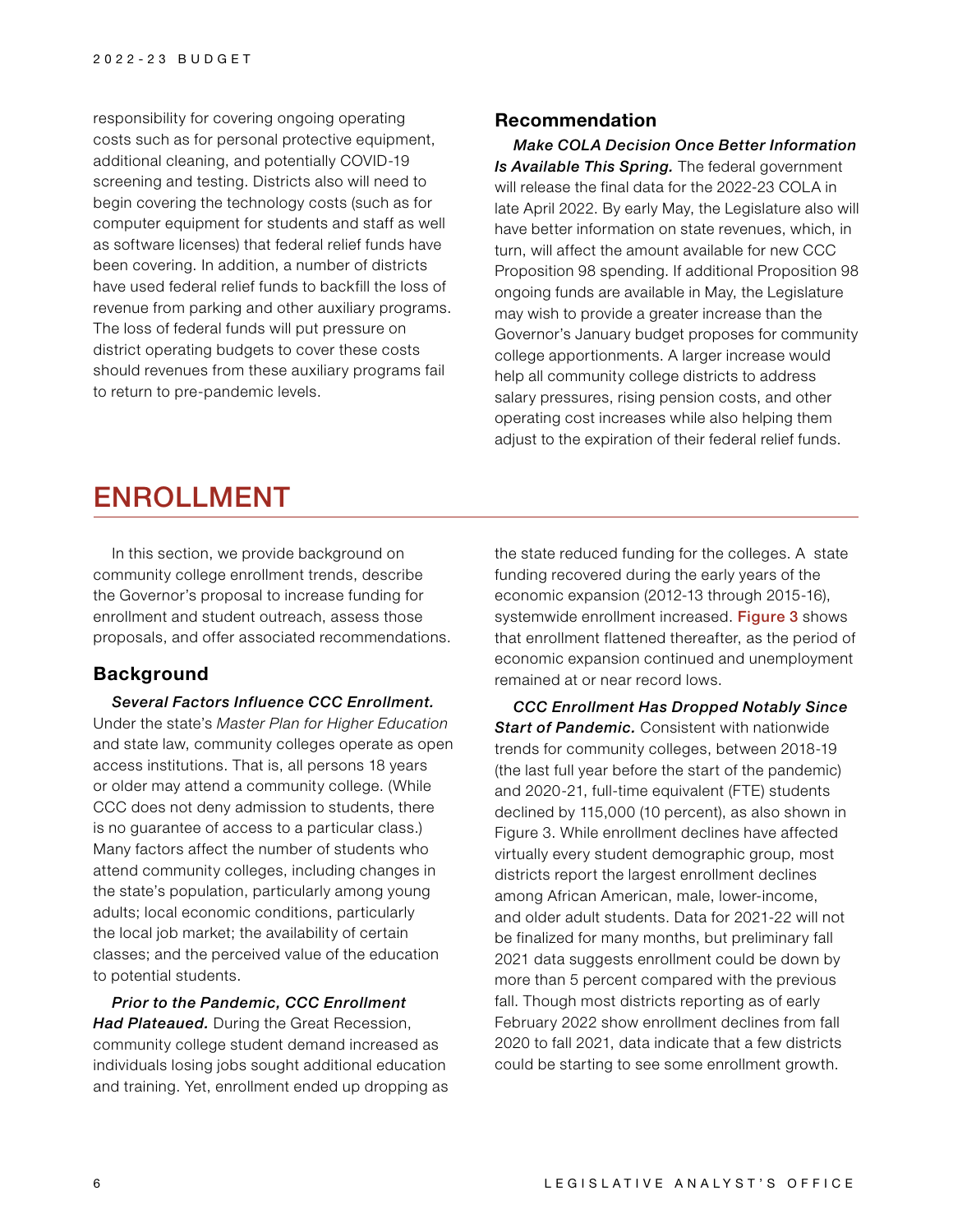*Several Factors Likely Contributing to Enrollment Drops.* Enrollment drops nationally and in California have been attributed to various factors, including more student-parents staying home to provide child care, public health concerns, and disinterest among some students to taking courses online. (As of fall 2021, about two-thirds of colleges' course sections were still being taught fully online.) Rising wages, including in low-skill jobs, and an improved job market also could be reducing enrollment demand. In response to a fall 2021 Chancellor's Office survey of former and prospective students, many respondents cited "the need to work full time" to support themselves and their families as a key reason why they were choosing not to attend CCC. For these individuals, enrolling in a community college and taking on the associated opportunity cost might have become a lower priority than entering or reentering the job market.

*Colleges Have Been Trying a Number of Strategies to Attract Students.* Using federal relief funds, as well as state funds provided in the 2021-22 budget, colleges generally have been trying many tactics to attract students. Many colleges are using student survey data to adjust their course offerings and instructional modalities. Colleges are

**Proposals**

*Funds Enrollment Growth.* The budget includes \$25 million Proposition 98 General Fund for 0.5 percent systemwide enrollment growth (equating to about 5,500 additional FTE students) in 2022-23. (The state also provided funding for 0.5 percent systemwide enrollment growth in 2021-22.) Consistent with regular enrollment growth allocations, each district in 2022-23 would be eligible to grow up to 0.5 percent. Provisional budget language would allow the Chancellor's Office to allocate any ultimately unused growth funding to backfill any shortfalls in apportionment funding, such as ones resulting from lower-than-estimated enrollment fee revenue or local property tax revenue. The Chancellor's Office could make any such redirection after underlying data had been finalized, which would occur after the close of the fiscal year. (This is the same provisional language the state has adopted in recent years.)

### *Proposes Another Round of One-Time Funding to Boost Outreach to Students.*  The Governor proposes \$150 million one-time Proposition 98 General Fund for student

recruitment and retention strategies. This is on top

courses, with shorter terms and more opportunities to enroll throughout the year (rather than only during typical semester start dates). Colleges have been offering students various forms of financial assistance. For example, all colleges are providing emergency grants to financially eligible students, and some colleges are offering gas cards or book and meal vouchers to students who enroll. Many colleges are loaning laptops to students. Many colleges have expanded advertising through social media and other means. Additionally, many colleges have increased outreach to local high schools and created phone banks to contact individuals who recently dropped out of college or had completed a CCC application

beginning to offer more flexible

Full-Time Equivalent Students (In Millions)

Figure 3



**After Falling During the Great Recession, CCC Enrollment** 

**Plateaued, Then Declined With Onset of Pandemic**

LAOA

recently but did not enroll.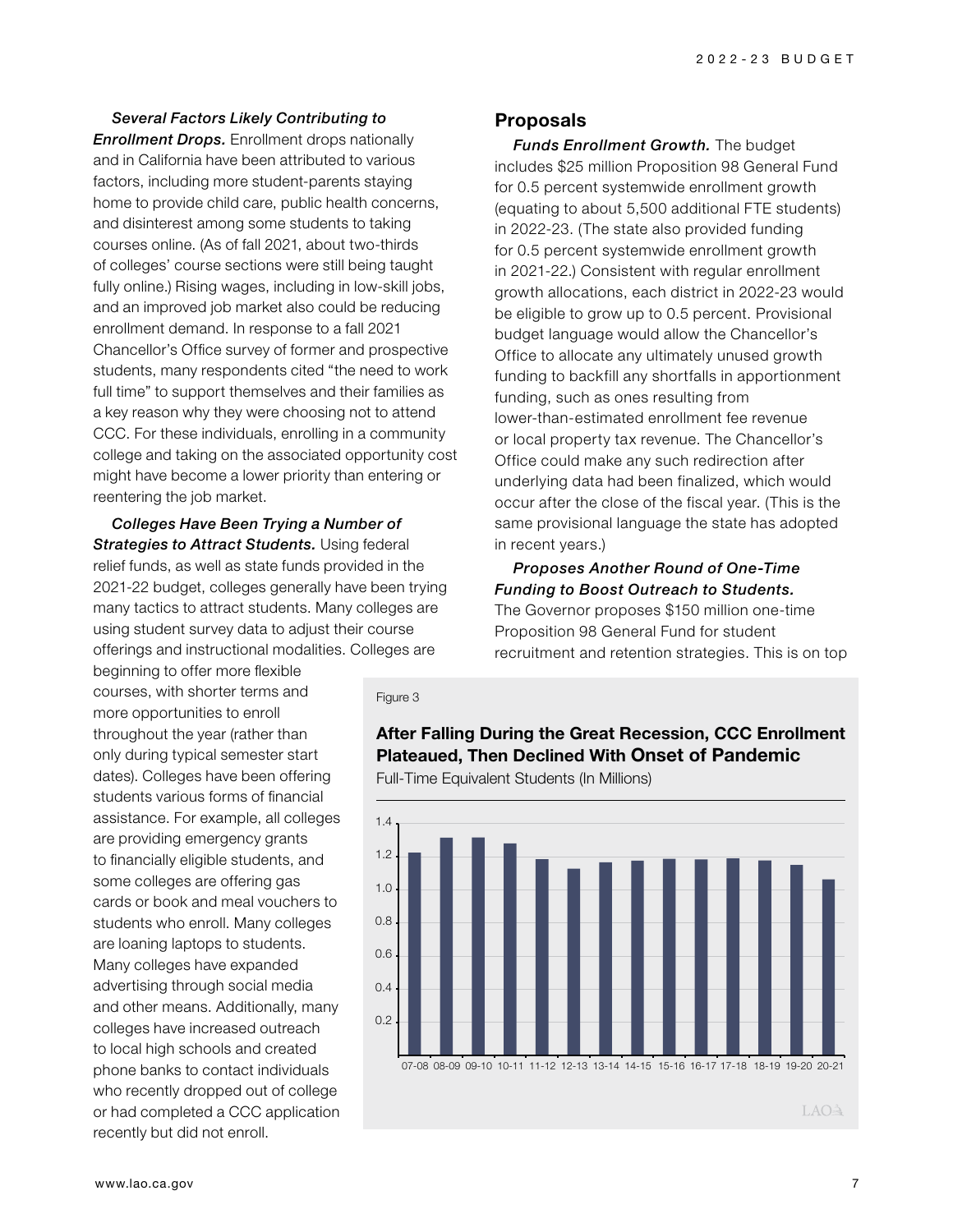of the \$120 million one time provided in the 2021-22 budget (\$20 million approved through early action and \$100 million approved through the final budget package). Like the initiative funded last year by the Legislature, the purpose of these proposed funds is for colleges to reach out to former students who recently dropped out and engage with prospective or current students who might be hesitant to enroll or reenroll at the colleges. Provisional language gives the Chancellor's Office discretion on the allocation methodology for the funds but would require that colleges experiencing the largest enrollment declines be prioritized. The provisional language also permits the Chancellor's Office to set aside and use up to 10 percent of the funds for statewide enrollment and retention efforts. (The state adopted these same provisions for the \$100 million approved as part of the final 2021-22 budget package.)

#### **Assessment**

#### *Better Information Is Coming to Inform Legislature's Decision on Enrollment Growth.*

By the time of the May Revision, the Chancellor's Office will have provided the Legislature with final 2020-21 enrollment data and initial 2021-22 enrollment data. This data will show which districts are reporting enrollment declines and the magnitude of those declines. It also will show whether any districts are on track to earn any of the 2021-22 enrollment growth funds. If some districts are on track to grow in the current year, it could mean they might continue to grow in the budget year. Even if the entire amount ends up not being earned in the current year or budget year, remaining funds can be used to cover apportionment shortfalls. If no such shortfalls materialize, the funds become available for other Proposition 98 purposes, including other community college purposes.

*Key Unknowns in Assessing One-Time Funding Proposal.* Assessing the Governor's outreach proposal to fund additional student recruitment, reengagement, and retention is particularly challenging for a few reasons. First, the state does not know how much of last year's student outreach allocation colleges have been spent or encumbered to date. (Colleges are not required to report this information to the state.)

Second, the state has no clear way of deciphering how effective colleges' spending in this area has been. Given continued enrollment declines, one might conclude that the funds have not achieved their goal of bolstering enrollment. Enrollment declines, however, might have been even worse without the 2021-22 student outreach funds. Third, some factors driving enrollment changes—including the economy, current favorable job market, students' need to care for family, and students' risk calculations relating to COVID-19—are largely outside colleges' control. To the extent these exogenous factors are stronger in driving student behavior than college advertisements or phone banks, student outreach might not be a particularly promising use of one-time funds.

#### **Recommendations**

*Use Forthcoming Data to Decide Enrollment Growth Funding for 2022-23.* We recommend the Legislature use updated enrollment data, as well as updated data on available Proposition 98 funds, to make its decision on CCC enrollment growth for 2022-23. If the updated enrollment data indicate some districts are growing in 2021-22, the Legislature could view growth funding in 2022-23 as warranted. Were data to show that no districts are growing, the Legislature still might consider providing some level of growth funding given that enrollment potentially could start to rebound next year. Moreover, the risk of overbudgeting in this area is low, as any unearned funds become available for other Proposition 98 purposes.

*Weigh Options on One-Time Funds.* To the extent the Legislature thinks colleges can effectively implement strategies to recruit students who otherwise would not have enrolled, it could approve the Governor's student outreach proposal. The Legislature, however, could weigh funding for this proposal against other one-time spending priorities for community colleges. For example, were the Legislature concerned about colleges' ability to cover continued COVID-19-related costs in 2022-23 given the expiration of federal relief funds, it could create a COVID-19 block grant. Such an approach would give colleges more flexibility to put funds where they may be the most effectively used, such as for student recruitment, mental health services, or COVID-19 mitigation.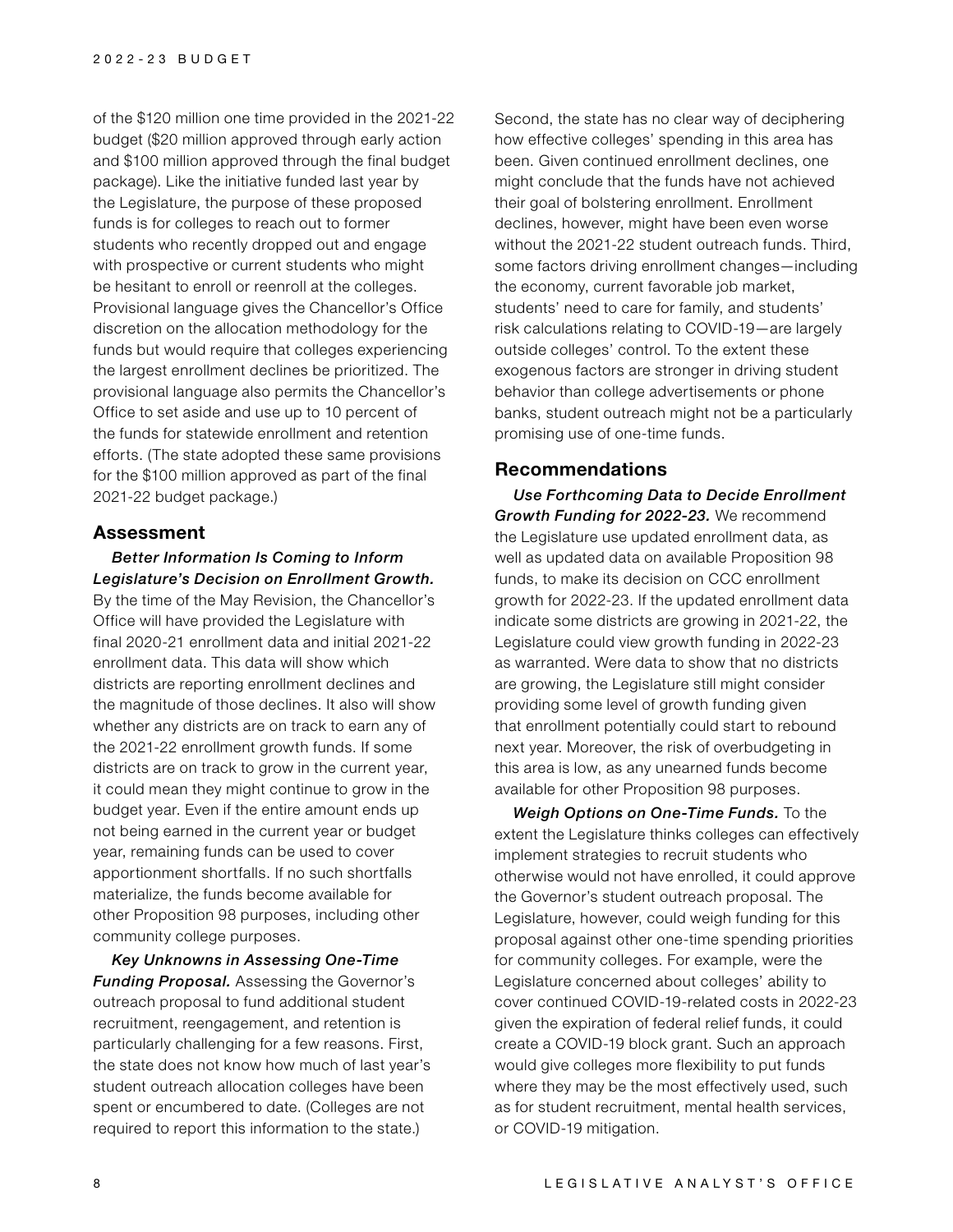# STUDENT CENTERED FUNDING FORMULA

In this section, we provide background on CCC's apportionment formula, describe the Governor's proposal to modify it, assess the proposal and formula more broadly, and provide recommendations aimed at improving the formula.

## **Background**

*State Adopted New Apportionment Funding Formula in 2018-19.* For a number of years, the state allocated general purpose funding to community colleges based almost entirely on enrollment. Districts generally received an equal per-student funding rate. Student funding rates were not adjusted according to the type of student served or whether students ultimately completed their educational goals. In 2018-19, the state moved away from that funding model. In creating SCFF, the state placed less emphasis on seat time and more emphasis on students achieving positive outcomes. The new funding formula also recognized the additional cost that colleges have in serving students who face higher barriers to success (due to income level or other factors). Another related objective was to provide a strong incentive for colleges to enroll low-income students and ensure they obtain financial aid to support their educational costs.

*New Formula Has Three Main Components.* The components are: (1) a base allocation linked to enrollment, (2) a supplemental allocation linked to low-income student counts, and (3) a student success allocation linked to specified student outcomes. We describe these components in more detail in the next three paragraphs. For each of the three components, the state set new funding rates, with the rates to increase in years in which the Legislature provides a COLA. The new formula does not apply to incarcerated students or dually enrolled high school students. It also does not apply to students in noncredit programs. Apportionments for these students remain based entirely on enrollment.

*Base Allocation.* As with the prior apportionment formula, the base allocation of SCFF gives a district certain amounts for each of its colleges and state-approved centers, in recognition of the fixed costs entailed in running an institution. (This funding for fixed institutional costs is known as districts' "basic allocation.") On top of that allotment, it gives a district funding for each credit FTE student (about \$4,200 in 2021-22). Calculating a district's FTE student count involves several somewhat complicated steps, but basically the count is based on a three-year rolling average. The rolling average takes into account a district's current-year FTE count and counts for the prior two years.

*Supplemental Allocation.* SCFF provides an additional amount (about \$1,000 in 2021-22) for every student who receives a Pell Grant, receives a need-based fee waiver, or is undocumented and qualifies for resident tuition. Student counts are "duplicated," such that districts receive twice as much supplemental funding (about \$2,000 in 2021-22) for a student who is included in two of these categories (for example, receiving both a Pell Grant and a need-based fee waiver). The allocation is based on student counts from the prior year. In 2019, an oversight committee made a recommendation to add a new factor to the supplemental allocation (as well as the student success allocation), as described in the box on the next page.

*Student Success Allocation.* The formula also provides additional funding for each student achieving specified outcomes, including obtaining various degrees and certificates, completing transfer-level math and English within the student's first year, and obtaining a regional living wage within a year of completing community college. (For example, a district generates about \$2,350 in 2021-22 for each of its students receiving an associate degree for transfer. The formula counts only the highest award earned by a student.) Districts receive higher funding rates for the outcomes of students who receive a Pell Grant or need-based fee waiver, with somewhat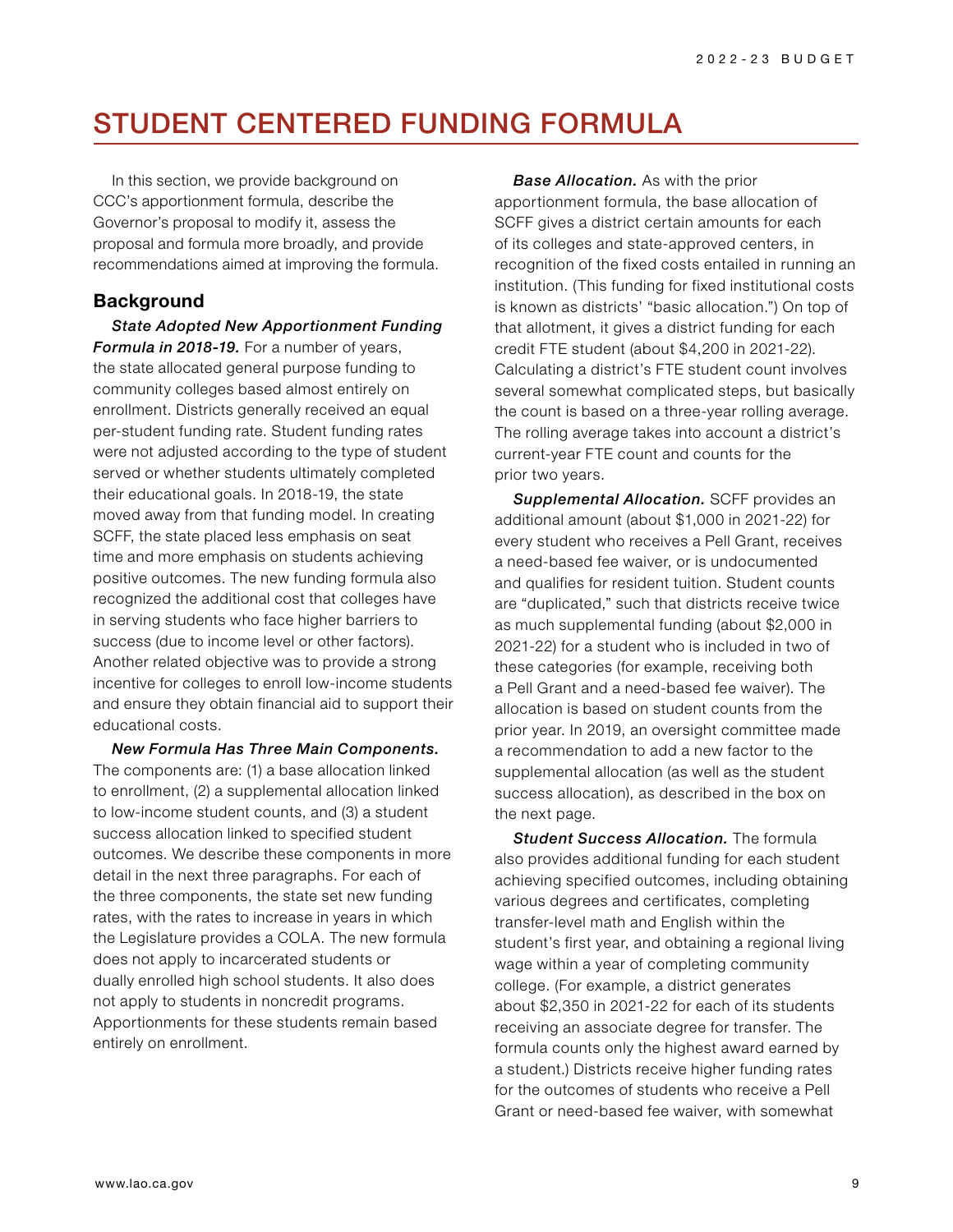greater rates for the outcomes of Pell Grant recipients. The student success component of the formula is based on a three-year rolling average of student outcomes. The rolling average takes into account outcomes data from the prior year and two preceding years.

*Statute Weights the Three Components of the Formula.* Of total apportionment funding, the base allocation accounts for approximately 70 percent, the supplemental allocation accounts for 20 percent, and the student success allocation accounts for 10 percent.

#### *New Formula Impacted Districts*

*Differently.* The 2018-19 budget provided a \$175 million ongoing Proposition 98 General Fund augmentation (above the apportionments COLA that year) to transition to SCFF. The funding increase (equating to less than 3 percent that year) was in recognition of the slightly higher cost of the new formula. The impact of the new formula on district funding levels varied. Primarily because

SCFF provides additional funding for districts serving financially needy students, a number of districts in high-poverty areas of the state (such as in several rural areas of the state and various districts in the Central Valley) generated up to 20 percent increases in their apportionment funding compared with their allocations under the former funding formula. Other districts—mainly concentrated in more affluent areas of the state (such as the Bay Area and Coastal California) generated about the same or even somewhat less funding under SCFF than how they fared under the former formula. (So-called "basic aid" or "fully community-supported" districts whose revenues from local property taxes and enrollment fees are in excess of their total allotment under the funding formula do not receive their funding based on SCFF's rules. In 2020-21, the CCC system had eight such districts. In addition, CCC's 73rd and newest district, Calbright College, is funded entirely through a categorical program.)

#### **Oversight Committee Recommendation**

*Committee Was Charged With Studying Possible Modifications to Funding Formula.* The statute that created the Student Centered Funding Formula also established a 12-member oversight committee, with the Assembly, Senate, and Governor each responsible for choosing four members. The committee was tasked with reviewing and evaluating initial implementation of the new formula. It also was tasked with exploring certain changes to the formula over the next few years, including whether the supplemental allocation should consider first-generation college status and incoming students' level of academic proficiency. Statute also directed the committee to consider whether low-income supplemental rates should be adjusted for differences in regional cost of living. The committee officially sunset on January 1, 2022.

*Committee Recommended Adding First-Generation College Status to Formula.*  In December 2019, the committee recommended that counts of first-generation college students be added to the supplemental allocation as well as the student success allocation. The committee recommended defining "first generation" as a student whose parents do not hold a bachelor's degree. (Currently, community colleges define first generation as a student whose parents do not hold an associate degree or higher.) The oversight committee recommended using an "unduplicated" count of first-generation and low-income students. (This means a student who is both a first-generation college goer and low income would be counted as one for purposes of generating supplemental funding.) Oversight committee members ultimately rejected or could not agree on the issues of adding incoming students' academic proficiency and a regional cost-of-living adjustment to the formula.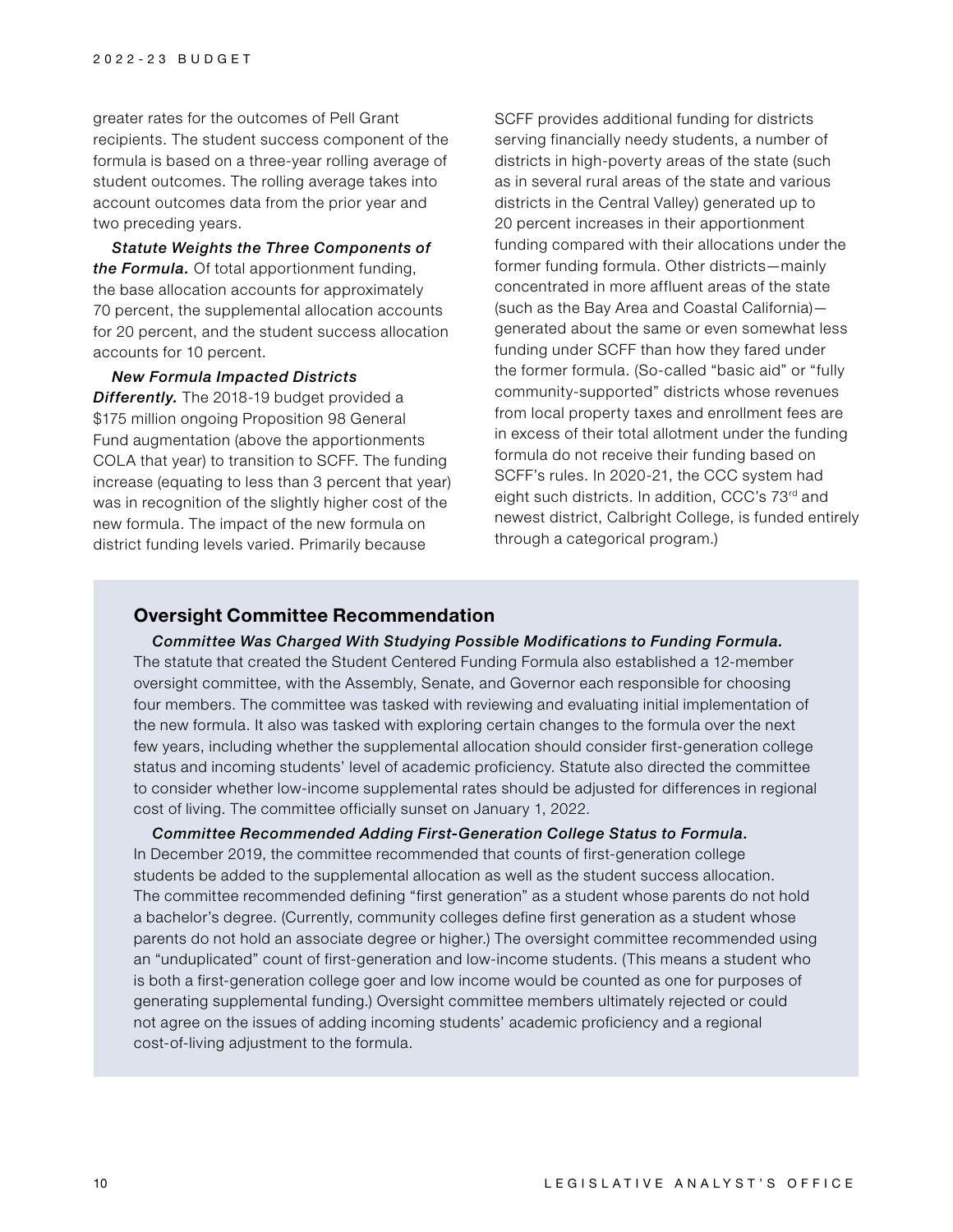#### *Temporary Hold Harmless Provision Intended to Ease Transition to New Formula.*

The new funding formula included a temporary "hold harmless" provision for those districts that would have received more funding under the former apportionment formula. The intent of the hold harmless protection was to provide time for those districts to ramp down their budgets to the new SCFF-generated funding level or find ways to increase the amount they generate through SCFF (such as by enrolling more financially needy students or improving student outcomes).

*Sunset Date of Hold Harmless Provision Has Been Extended Multiple Times.* Districts funded according to this hold harmless provision receive whatever they generated in 2017-18 under the old formula, plus any subsequent apportionment COLA provided by the state. The original hold harmless provision was scheduled to expire at the end of 2020-21. The 2019-20, 2020-21, and 2021-22 budgets all extended when the hold harmless provision would end. Currently, it is scheduled to expire at the end of 2024-25. After that, statute generally stipulates those districts are to be funded annually based on the higher of (1) what they generate under SCFF or (2) the per-student rate they received in 2017-18 under the former apportionment formula (which was \$5,150 for most districts) multiplied by their current FTE student count. Based on preliminary data, in 2020-21, about 20 of CCC's 64 local nonbasic-aid districts received a total of about \$160 million in hold harmless funds. (In other words, these districts collectively received about \$160 million more than they generated under SCFF.)

*Certain Aspects of Formula Have Been Temporarily Modified.* While statute specifies the years of data that are to be used to calculate the amount a district receives under SCFF (that is, for districts that are not on hold harmless or basic aid districts), state regulations provide the Chancellor's Office with authority to use alternative years of data in extraordinary cases. Known as the "emergency conditions allowance," the Chancellor's Office has been allowing districts to use alternative (pre-pandemic) enrollment data for 2019-20, 2020-21, and 2021-22. The purpose of this emergency conditions allowance is to prevent districts from having their apportionment funding

reduced due to enrollment drops resulting from the pandemic. (The emergency conditions allowance is only on the enrollment component of the SCFF. The supplemental and student success allocations continue to be based on the years specified in statute.) While final 2020-21 data will not be released by the Chancellor's Office until late February 2022, we estimate that about 40 of CCC's 64 local nonbasic-aid districts will have claimed COVID-19 emergency conditions allowance that year—likely providing them with a total of between \$150 million and \$200 million in funding protections. It is likely that about the same number are claiming the COVID-19 emergency conditions allowance in 2021-22. (Currently, four other districts can claim emergency conditions allowances for other extraordinary situations, such as from enrollment losses resulting from wildfires.)

*Chancellor's Office Is Analyzing Data to Determine a Possible Emergency Conditions Allowance for 2022-23.* In spring 2021, the Chancellor's Office issued a memo to community colleges signaling its intent to extend the COVID-19 emergency conditions allowance "for one final year" in 2021-22. According to the Chancellor's Office, the Board of Governors, which has the regulatory authority to adopt emergency conditions allowances, will revisit whether to extend the emergency conditions allowance in spring 2022. The decision about whether to extend the allowance through 2022-23 will be based on an examination of districts' current-year enrollment trends, actions taken by districts to mitigate enrollment declines, and the health safety conditions in the state.

# **Proposals**

*Proposes to Change Hold Harmless Provision.*  The Governor is concerned that districts funded according to the existing hold harmless provision are on track to experience fiscal declines when the provision expires at the end of 2024-25. To address this issue, the Governor proposes to create a new funding floor based on districts' hold harmless level at the end of 2024-25. Specifically, he proposes that, starting in 2025-26, districts be funded at their SCFF-generated amount that year or their hold harmless amount in 2024-25, whichever is higher. Whereas SCFF rates would continue to receive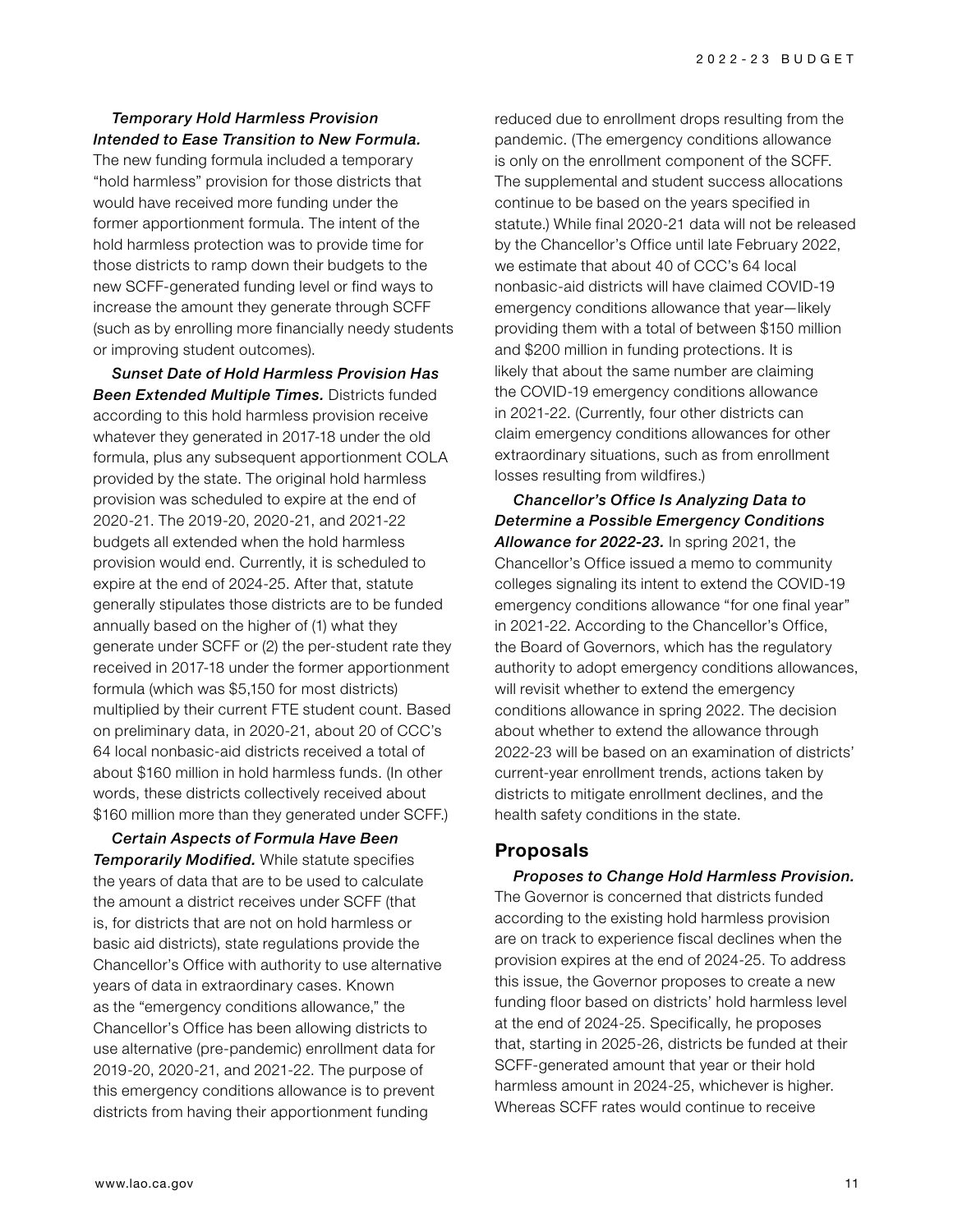a COLA in subsequent years, a district's hold harmless amount would not grow. The intent is to eventually get all districts funded under SCFF, with SCFF-generated funding levels over time surpassing districts' locked-in-place hold harmless amounts.

 *Supports Adding First-Generation Metric to SCFF.* The Governor also signals his interest in adopting the oversight committee's recommendation to incorporate first-generation college students into SCFF. Consistent with the committee's recommendation, the metric would be an unduplicated count (with a first-generation student who is also low income counting once for SCFF purposes). The Department of Finance indicates that colleges currently may not be collectively or uniformly reporting this data to the Chancellor's Office. (Currently, districts are relying on students self-identifying as first generation, and districts are not consistently reporting this information to the Chancellor's Office.) The Governor thus expresses his support to add this metric once "a reliable and stable data source is available."

#### *Does Not Address Question of Further Extending Emergency Conditions Allowance.*

The Governor's budget does not include any proposal related to extending the COVID-19 emergency conditions allowance. In our discussions, the administration has noted that the Board of Governors already has the authority to do so and has not taken a position one way or another on the issue for 2022-23.

#### **Assessment**

*In Proposing a New Funding Floor, Governor's Goal Is Laudable.* Based on preliminary 2020-21 Chancellor's Office data, hold harmless districts generally are funded notably above the amount they generate through SCFF. These districts thus potentially face a sizeable "fiscal cliff" in 2025-26 when their current-law hold harmless provision expires. (These districts' funding declines could be made worse were their enrollment not to recover to pre-pandemic levels.) We share the Governor's concern that having districts cut their budgets to such a degree likely would be disruptive to students and staff. A better approach would be to have a more gradual reduction, which the Governor is attempting to accomplish with his hold harmless proposal.

*Hold Harmless Funding Creates Poor Incentives for Districts.* At the same time, being funded according to the Governor's proposed hold harmless provision creates poor incentives. The poor incentives stem from districts receiving funding regardless of the number of students they serve, the type of students they enroll, or the outcomes of those students. That is, the hold harmless provision does not promote the state's value of promoting access, equity, and student success. Moreover, some districts under the Governor's proposal will remain funded under the hold harmless provision for several years. (The exact length of time will depend on how each district's enrollment changes, how far districts' hold harmless level is currently above SCFF, and the size of future apportionment COLAs.) In the meantime, those districts would not receive funding based on workload and performance. Instead, they would continue to have limited incentives to meet student enrollment demand, offer courses in the modality and during the times of day students prefer, and innovate in ways that improve student outcomes. All this time, these districts would be funded at higher per-student rates than their district peers without an underlying rationale.

*Merit to Adding First-Generation College Goers as a Metric.* Although some needs of first-generation college students may be similar to those of low-income students, first-generation students also have distinct needs. National research finds that although nonfinancially needy first-generation community college students may not have financial barriers, they often lack what is referred to as "college knowledge"—knowledge of how to make curricular choices, how to consult with faculty, and how to navigate often complex transfer pathways and other program requirements. Since first-generation students do not have family members with specific knowledge of the college landscape who can offer assistance on how to navigate through the college system, these students may require additional support from their community colleges. By adding first-generation status as a metric, the state could provide districts with funds to better help these students.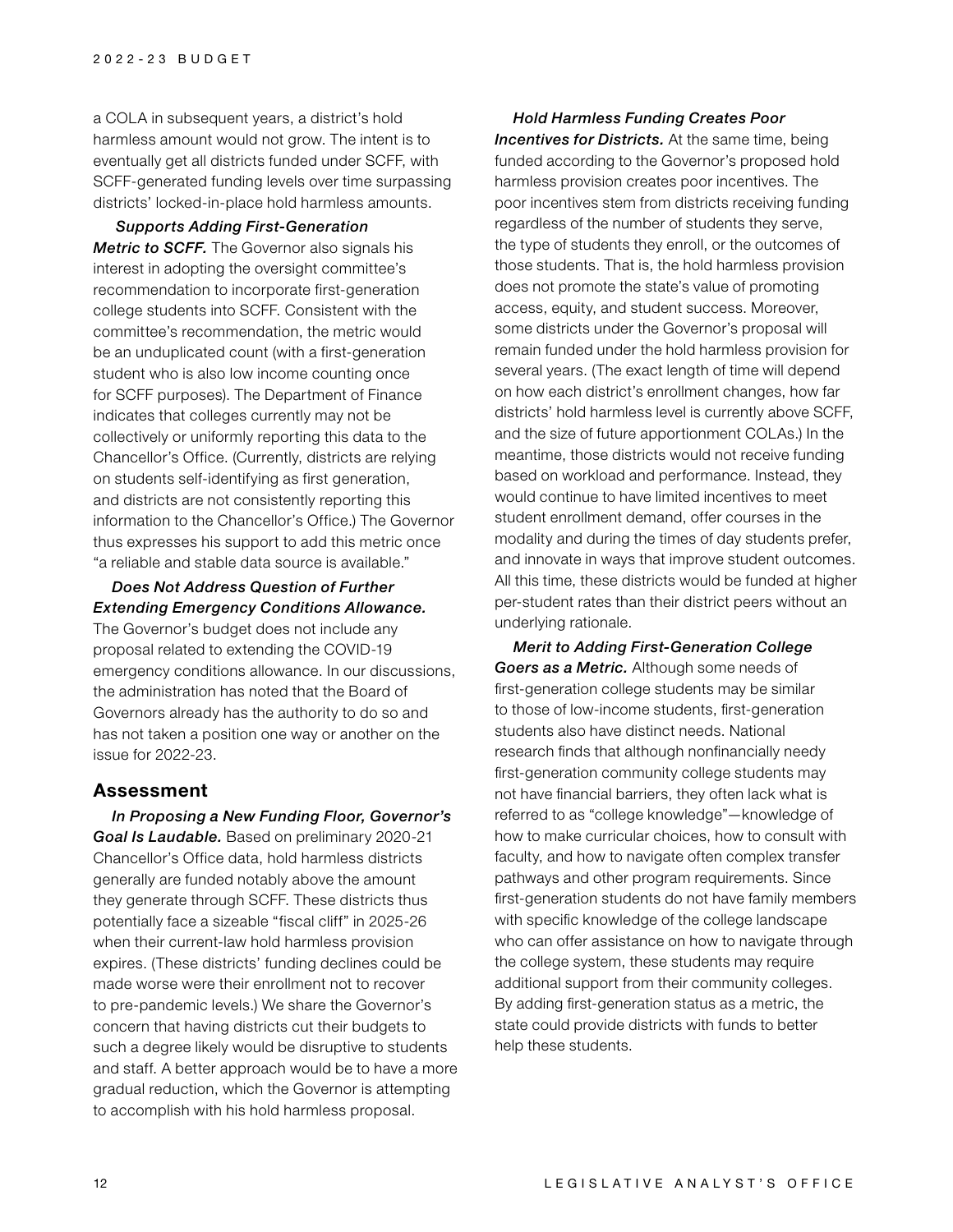#### *Districts Currently Protected by Emergency Conditions Allowance Could Lose Enrollment*

*Funding.* Were the Board of Governors not to extend the emergency conditions allowance in 2022-23, districts that do not grow back to pre-pandemic enrollment levels in 2022-23 would generate less enrollment funding in 2023-24 than they are currently receiving. (Due to a statutory funding protection known as "stability," these districts would receive their 2021-22 SCFF funding level, plus any COLA, in 2022-23. Beginning in 2023-24, however, their SCFF allocation would reflect their lower enrollment levels.) The Legislature may wish to consider whether it would like districts to begin adjusting their budgets in response to current enrollment conditions or provide districts another year to see if they can increase their enrollment levels.

*Increasing SCFF Base Rate Would Have Several Key Benefits.* Increasing the SCFF base rate would help colleges in addressing several challenges. Not only would a higher base rate help districts respond to salary and pension pressures (as discussed in the "Apportionments Increase" section of this brief), but it also could help districts facing enrollment declines (as it would soften associated funding declines). Moreover, raising the base rate would have the effect of eliminating hold harmless funding more quickly. Districts would begin generating funding under SCFF sooner, and, in turn, their incentives to serve students would be stronger sooner. A higher base rate also could result in no district receiving less funding under SCFF compared to the former funding model—perhaps helping to bolster support of the formula itself and its focus on student outcomes and support.

# **Recommendations**

*Modify Governor's Hold Harmless Proposal by Setting a New Base SCFF Target.* We recommend the Legislature begin exploring the possibility of raising base SCFF funding. Two options for raising base funding are to increase the base per-student rate and/or increase the basic

allocation all districts receive to address their fixed costs. In deciding how much to increase base funding, the Legislature might consider various factors, including colleges' core cost drivers and student improvement goals. After deciding how to increase SCFF base funding and settling on a new level of base funding, the Legislature then could develop a plan for reaching the higher funding level, with the plan potentially stretching across several years. If the Legislature desired, it could start moving toward those higher rates in 2022-23 by redirecting some of the ongoing funds the Governor has proposed in his January 10 budget. (In the next section of this brief, we identify a potential area where the Legislature might free up ongoing Proposition 98 funds for this purpose.)

*Also Move Toward Adding First Generation as a Metric.* Once data are consistently reported by districts, the Legislature could further refine SCFF by adding a first-generation student metric to the SCFF supplemental and student success allocations, as recommended by the SCFF Oversight Committee. Were the Legislature to increase the SCFF base rate, it likely could integrate first generation as a metric into the formula while still preserving the overall 70/20/10 split among SCFF's three allocation components. Modeling how much to adjust the underlying SCFF rates will become easier once data on the counts of first-generation students becomes available. In the meantime, the Legislature could direct the Chancellor's Office to work with the colleges to improve data collection in this area.

*Direct Chancellor's Office to Provide Update on Emergency Conditions Allowance Decision.*  Finally, we recommend the Legislature request the Chancellor's Office to clarify its intentions for next year with regard to the emergency conditions allowance. In particular, the Legislature should gain clarity on the specific criteria the Board of Governors intends to use in making such a determination. We recommend the Legislature direct the Chancellor's Office to report this information to the Legislature at spring hearings.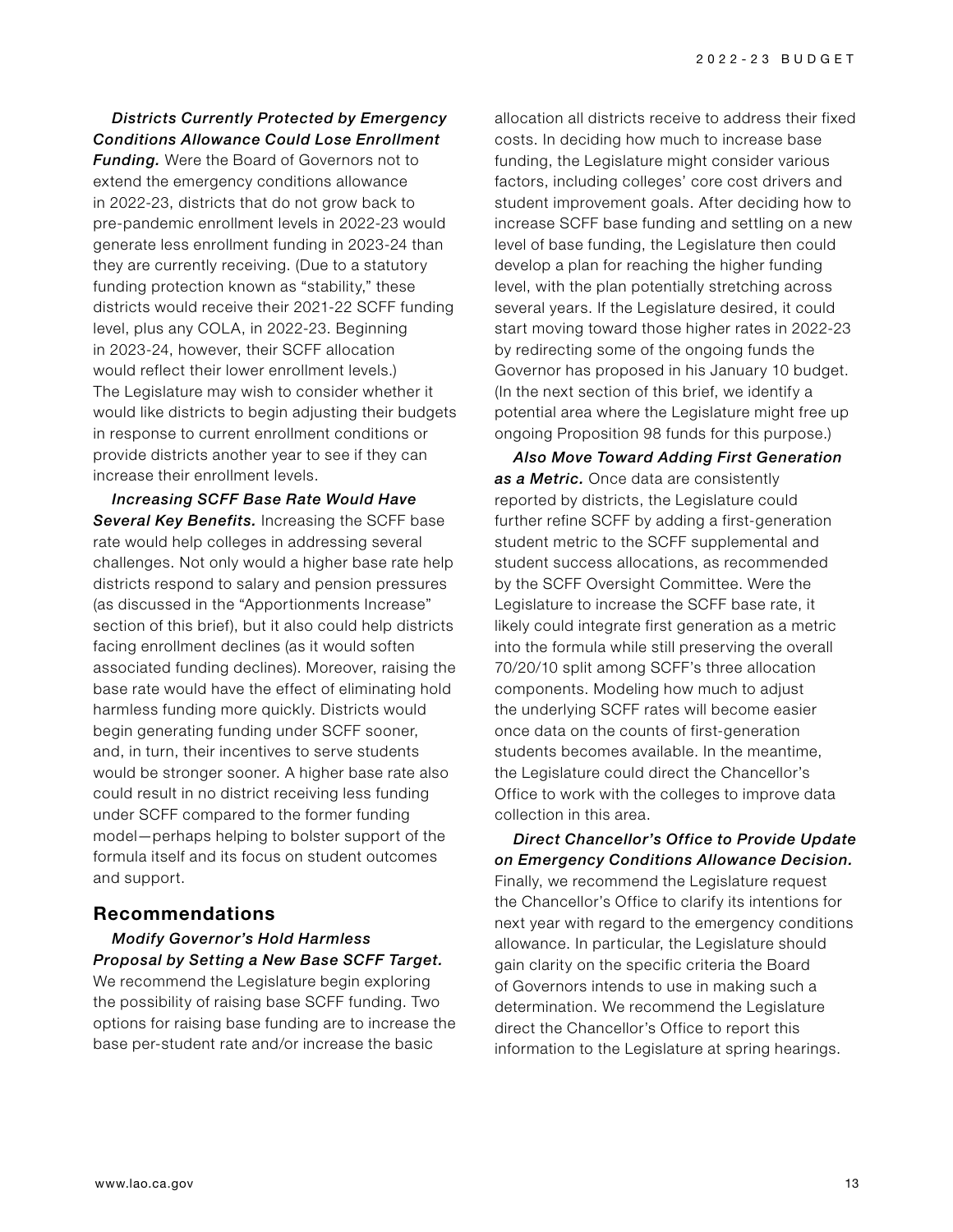# PART-TIME FACULTY HEALTH INSURANCE

In this section, we provide background on the Part-Time Faculty Health Insurance Program, describe the Governor's proposal to provide the program a sizeable augmentation, assess the proposal, and make an associated recommendation.

# **BACKGROUND**

Below, we provide background on faculty at the community colleges, district health care plans, and state requirements regarding health insurance.

### **Faculty**

*Instruction at CCC Is Provided by a Mix of Full-Time and Part-Time Faculty.* Instruction at the community colleges is provided by nearly 20,000 full-time faculty and about 35,000 part-time faculty. Districts generally require full-time faculty to teach 15 units (credit hours) per semester (commonly five three-unit classes). Full-time faculty are either tenured or on tenure-track and are considered permanent employees of the district. In contrast, districts can decide whether to retain part-time faculty, who are considered temporary employees, for any given term depending on course scheduling and other considerations. Statute limits part-time faculty to teaching 67 percent of a full-time load at a given district (about ten units per semester or about three classes). Many part-time faculty maintain an outside job, some are retired and teaching only a course or two, and others teach part time at two or more districts (with their combined teaching load potentially equaling, or even exceeding, a full-time teaching load).

*Faculty Compensation Collectively Bargained at Local Level.* Both full-time and part-time CCC faculty generally are represented by unions. Each district and its faculty group (or groups) collectively bargain salary levels and benefits. (In some districts, full-time and part-time faculty are part of the same bargaining unit. In other districts, they are in separate bargaining units.)

*Pay for Full-Time Faculty Is Much Higher Than for Part-Time Faculty.* In 2020-21, full-time faculty were paid an average of \$105,000 annually. On average, districts paid part-time faculty \$60 per hour of instruction, with a range between \$20 per hour at the low end and \$80 per hour at the upper end. (Part-time faculty generally are not compensated for time they spend in preparation for classes or grading assignments.) Based on average pay, a part-time faculty member teaching three three-unit courses (nine hours per week) both in the fall and spring semester would earn about \$19,000 per year.

# **Community College Health Care Plans**

*Districts Provide Health Insurance to Full-Time Faculty.* All districts provide some level of funding for health care benefits for full-time faculty. Typically, the district offers several medical plan options (with various costs and coverage levels) and agrees to contribute a set amount toward premium costs, with a larger amount provided if the employee has a spouse or family. (A premium is the amount paid to an insurance company to have a health insurance plan. Health insurance plans also typically have patient copays and deductibles, which reflect direct out-of-pocket costs. For example, a plan might charge a patient a set amount for a particular medical service or hospital stay.) In many districts, the amount the district contributes covers the full or nearly full premium cost of the lowest-price plan for full-time faculty and all or most of the cost for the faculty's spouse and dependents. Employees are responsible for covering any remaining insurance premium costs not paid for by the district. In addition, districts often cover the full cost of dental and vision insurance for full-time faculty, with coverage also being extended to the faculty's dependents. Districts generally cover these health insurance costs using their unrestricted apportionment funding.

*Decades Ago, Legislature Created a Program to Promote Part-Time Faculty Health Insurance.*  Part-time faculty collective bargaining agreements historically have not included district funding for health care benefits. In an effort to create an incentive for districts to negotiate and provide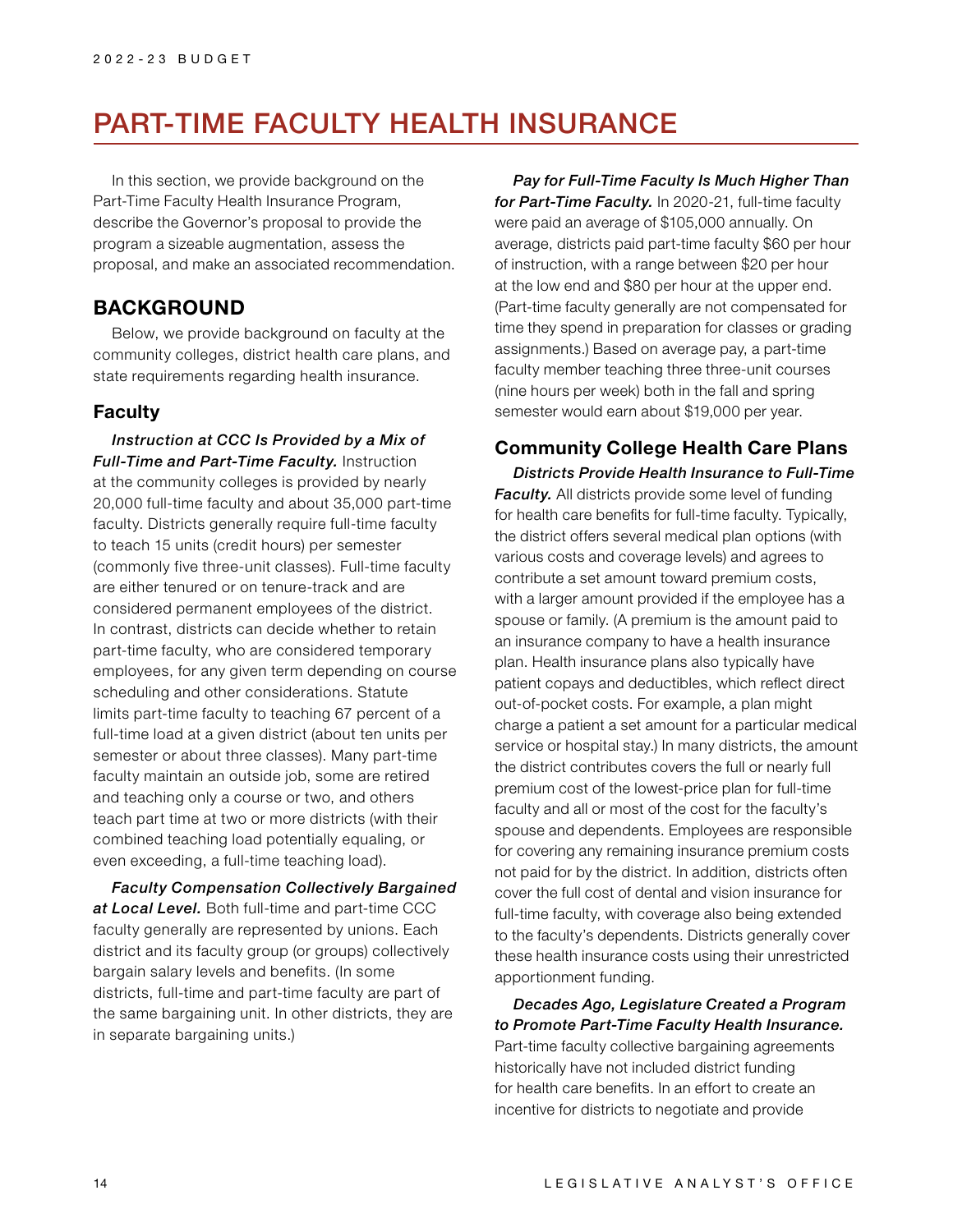subsidized health care for part-time faculty, in the 1990s the Legislature created the Part-Time Faculty Health Insurance Program. For this program, part-time faculty are defined as those with teaching assignments equal to or greater than 40 percent of a full-time assignment (typically about two courses). Through collective bargaining, districts and faculty representatives decide what health coverage to offer (such as whether to extend coverage to an employee's family). They also decide the share of health premiums to be covered by the district and the employee. The program does not cover dental or vision insurance.

*Program Designed to Cover a Portion of*  **District Costs.** The program reimburses districts (the employer) for up to half of their health insurance premium costs provided to part-time faculty. The Chancellor's Office determines the exact share of district premiums to cover based upon the annual budget appropriation for the program. Districts generally cover remaining costs using their unrestricted apportionment funding. For years, funding for the categorical program was \$1 million ongoing. Due to the state's fiscal condition during the Great Recession, the program's budget was reduced to \$490,000 in 2009-10. The program has been funded at \$490,000 ongoing since that time.

#### *Almost Half of Districts Participate but Program Covers Small Share of District Costs.*  Figure 4 shows that in 2020-21, 33 of CCC's 72 local

districts submitted claims to the Chancellor's Office for reimbursement under the program. (Systemwide data are not available on all districts offering health

insurance to part-time faculty. Some districts, however, do offer insurance to part-timers without seeking state reimbursement for a portion of those costs.) Just under 3,700 part-time faculty received health care coverage from these districts (about 10 percent of all part-time faculty). On average, districts covered about 80 percent of the \$31 million in total premium costs, with part-time faculty paying the remaining amount. Program reimbursements covered about 2 percent of districts' premium costs.

*Considerable Variation in Coverage Districts*  **Offer to Part-Time Faculty.** Among districts participating in the program in 2020-21, the amount of premium costs covered by the district ranged from 100 percent to under 30 percent. That is, participating part-time faculty in these districts paid between 0 percent to more than 70 percent of premium costs. In some cases, the amount the district covers for the insurance premium is based on a sliding scale of how many units a part-time faculty teaches, with a lower share of cost provided for those teaching fewer units or classes. Based on our discussions with the California Federation of Teachers and several districts, the insurance offered to part-time faculty varies significantly across the CCC system in other ways too. For example, some districts offer the same medical plans to part-time faculty as the full-time faculty, whereas part-time faculty in other districts are limited to choosing medical plans with less coverage or higher out-of-pocket costs. Some districts cover only the employee (known as "self only" coverage), whereas other districts offer at least some level of coverage to the employee's spouse and dependents too. Districts vary as well in the number of terms a part-time faculty member must teach in a row (or within a certain period of time) to be eligible for a district-provided plan.

# **State Health Insurance Requirements**

*Most Californians Have Health Insurance.*  Since 2020, state law has required all adults and their dependents to have health insurance—a requirement commonly known as the "individual

#### Figure 4

# **Summary of Part-Time Faculty Health Insurance Program**

2020-21

| Number of districts participating                   | 33               |
|-----------------------------------------------------|------------------|
| Share of local districts participating              | 46%              |
| Number of part-time faculty participating           | 3.691            |
| Share of total part-time faculty participating      | About 10 percent |
| Total premium costs                                 | \$31,481,326     |
| Premium cost paid by district                       | \$24,722,739     |
| Premium cost paid by employee                       | \$6,268,587      |
| Annual program funding                              | \$490,000        |
| Percent of district premium cost covered by program | 2%               |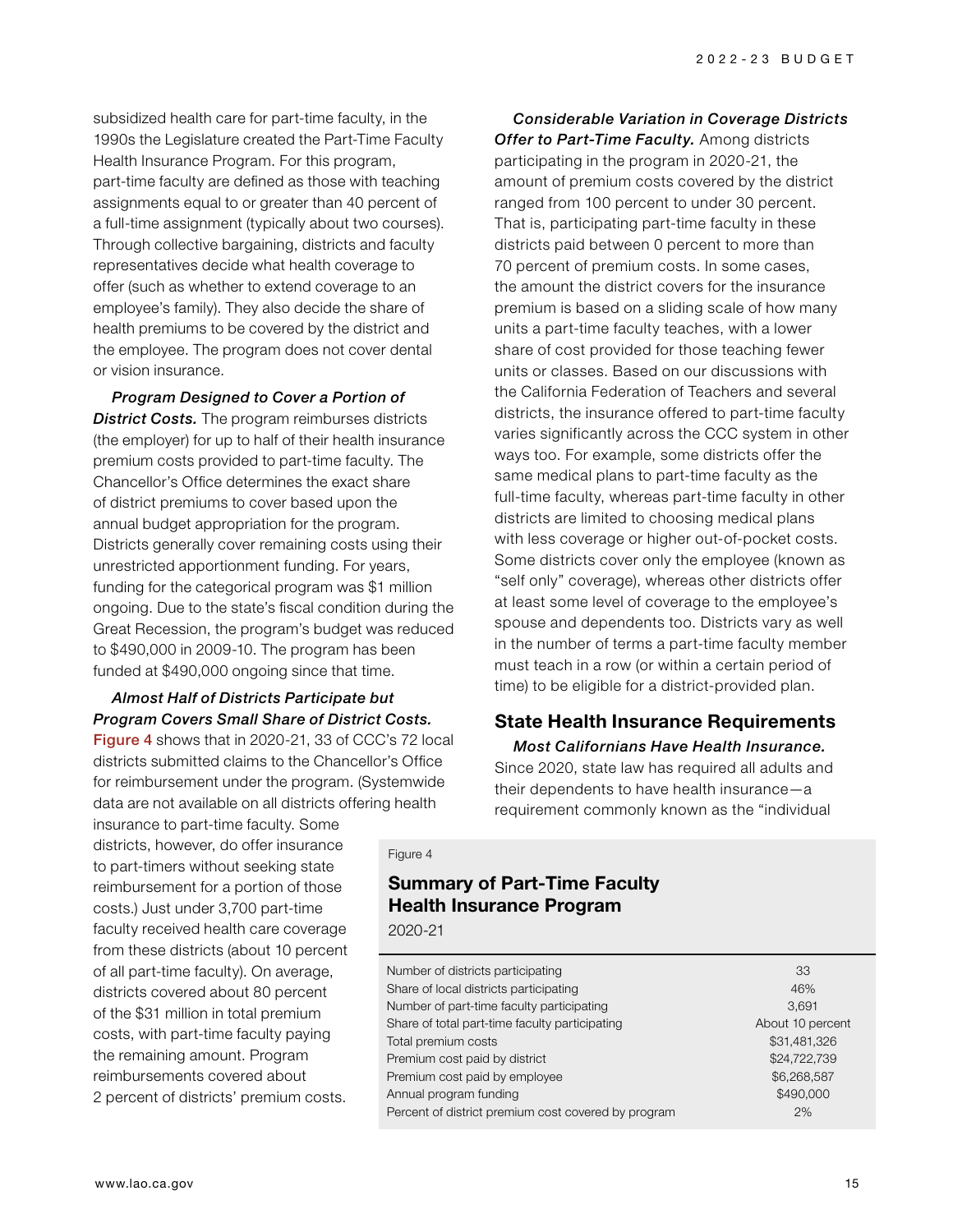mandate." State residents who choose to go without health insurance generally face a state tax penalty. Roughly 90 percent of Californians have health insurance. Most insured Californians receive their health insurance through their employer. In addition, Medi-Cal offers free or low-cost medical coverage to qualifying low-income adults and children in the state. Older adults generally are eligible for Medicare, a federal program that provides health insurance primarily for persons 65 years or older. California also has a state-run service, known as Covered California, as discussed below.

*Health Insurance Available Through Covered California.* California residents who do not receive health care coverage through their employers, spouse, or from other government programs can purchase insurance that meets established quality standards through a central health insurance marketplace known as the California Health Benefit Exchange (Covered California). Residents who meet certain qualifications (including having income below a specified level) can receive subsidized premiums and other financial assistance when they purchase an insurance plan through Covered California.

*Rules Around Who Can Qualify for Premium Subsidies Under Covered California.* Importantly, if a person's employer provides a health plan that is deemed affordable to the employee and provides a specified minimum level of coverage, the employee cannot qualify for subsidies (for themselves or their families) through Covered California. (In such cases, a person can still purchase health insurance through Covered California but would pay the full cost of the plan.) Currently, employer-provided insurance is considered affordable by the federal government if the employee's share of the annual self-only premium for the lowest-priced plan costs less than 9.6 percent of the employee's household income. If the employer offers a plan that meets this definition of affordable (and meets certain other standards) but the employee turns it down and receives financial help through a Covered California plan, the employee has to pay back the Covered California subsidy when filing state and federal taxes.

*"Family Glitch" Has Negative Implications for Some Employees.* Importantly, affordability is based on the cost of a plan to cover the employee only—not the cost of the plan that would also cover their spouse or dependents. If the employer contributes little to nothing for the spouse's and dependent's premium, some employees may find adding family members to the employer-sponsored plan financially prohibitive. Nonetheless, the family remains ineligible for financial assistance through Covered California (as the district still offered insurance to the employee). This outcome is often referred to as the family glitch.

# **PROPOSAL**

*Governor Proposes \$200 Million Ongoing Augmentation for Part-Time Faculty Health*  **Insurance Program.** With a current program funding level of \$490,000, the proposed augmentation represents a 400-fold increase—the largest ongoing CCC augmentation in percentage terms by far. The proposed augmentation would result in this program shifting from being one of the smallest CCC categorical programs to one of the largest. The Governor's stated intent in providing the large augmentation is to create a stronger financial incentive for more community college districts to provide medical care coverage to their part-time faculty. The Governor does not propose any other changes to the program itself.

# **ASSESSMENT**

*Problem Is Unclear.* The Governor indicates an interest in expanding medical coverage for part-time faculty. The administration, however, has not yet provided any data on the number of part-time faculty who do not have health insurance. The administration also has not provided any data on the share of part-time faculty who access health insurance through an outside job, spouse, Medi-Cal, Medicare, or Covered California. (District administrators we spoke with believed that most part-time faculty have health insurance through one of these means.) Without these data, determining whether a problem exists involving health care access or affordability is not possible.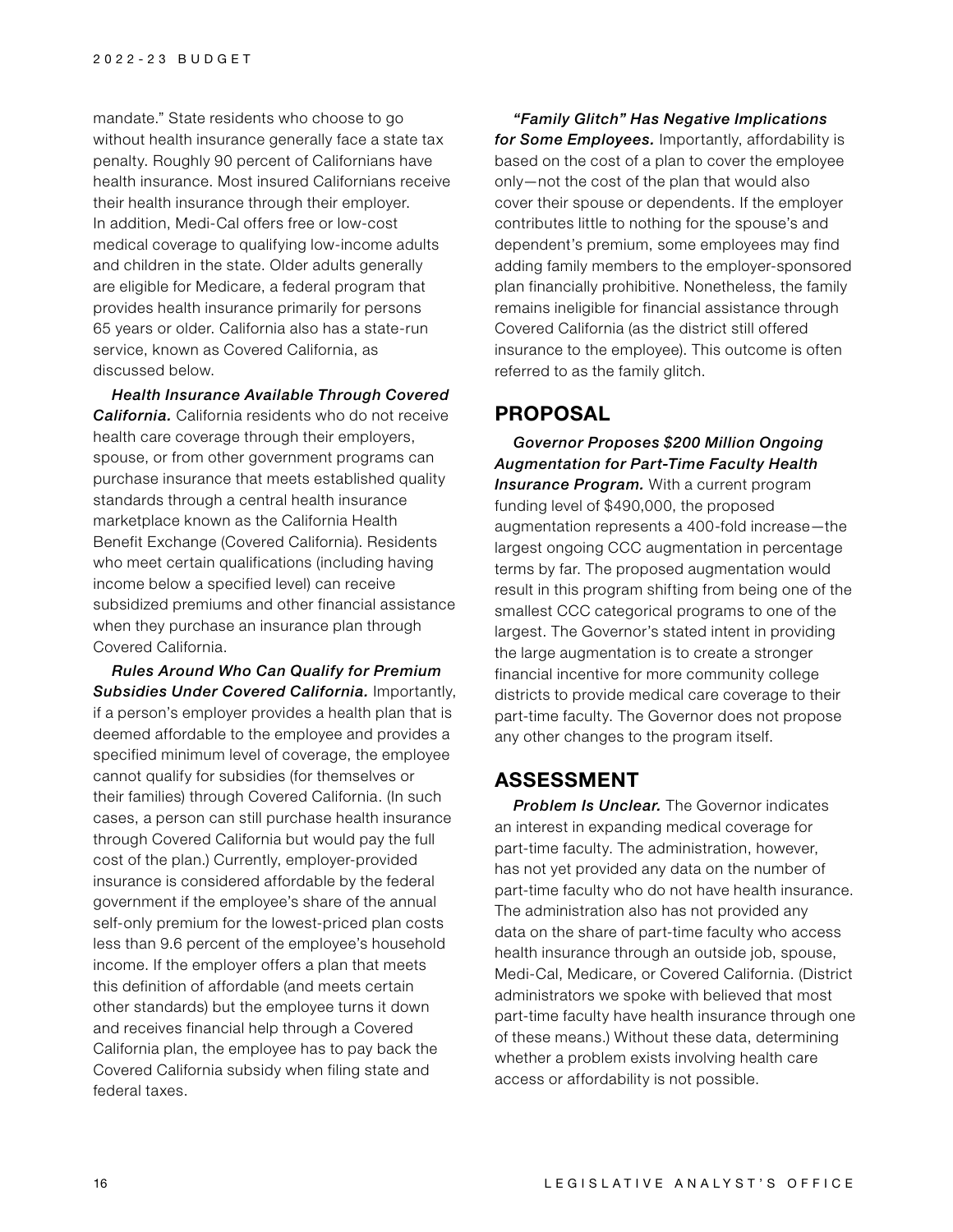# *Some District-Provided Health Care Coverage May Be Disadvantaging Certain*

*Part-Time Faculty.* Some part-time faculty working in districts that offer health insurance could be worse off than had their district not offered health care. This is particularly the case if employers provide plans that keep premium costs for the employee to less than 9.6 percent of household income but provide little or no contribution toward covering the employee's family. In such cases, coverage through the district-provided plan for a spouse or dependents might cost more than coverage through a Covered California plan. Nonetheless, the availability of the district plan for the employee would prevent the family from receiving financial assistance if they enroll in a Covered California plan due to the family glitch. In such circumstances, the family could have higher health insurance costs than if no district-provided plan had been offered. Like other related data in this area, the administration has not yet provided data on how many part-time faculty are being negatively affected in this way.

*Part-Time Faculty Face Greater Uncertainty With District-Provided Coverage.* Given declining enrollment across the CCC system, districts have been reducing course section offerings. These reductions mean fewer teaching opportunities for part-time faculty. If part-time faculty are not hired or fall below a certain number of teaching units, they stand to lose district-provided health care or see an increase in their premium costs. Even were districts to offer robust coverage for part-time faculty and their families, the Legislature thus faces the policy question of whether this CCC program is the best way to provide them health insurance with part-time faculty potentially fluctuating in and out of district-provided coverage. Potentially having to change health plans frequently might be less optimal for part-time faculty than remaining insured under Covered California.

*Proposal Raises Equity Issues for Other Part-Time Workers in State.* California has many part-time employees throughout state and local government. Yet, the state generally does not fund a special health care program for these other groups. Expanding a program for part-time CCC faculty thus could create an inequity relative to other part-time workers. Also, such a major expansion of the current program for CCC part-time faculty could set a greater precedent for dealing with each group of part-time workers separately, potentially introducing further inequities.

*Proposal May Not Be the Best Approach to Improve Health Care Affordability.* If the goal is to improve health care affordability and statewide coverage, the Governor's proposal might not be the best approach as it likely would only impact a relatively small number of residents. Notably, a recent report from Covered California highlights various options to offer increased financial assistance to a much broader group of Californians than this proposal, with state costs ranging from \$37 million to \$452 million. These options are designed to reduce or eliminate various health care costs (such as the amount patients must pay for certain medical services and the maximum they are required to pay out-of-pocket in a given year) for low- and middle-income Californians who have purchased health plans through Covered California. (Our forthcoming publication, *The 2022-23 Budget: Analysis of Health Care Access and Affordability Proposals*, will provide additional details and assessment of these options.)

# **RECOMMENDATION**

# *More Information Is Needed to Assess How Best to Enhance Health Coverage.*

The Legislature needs additional information if it is to assess the implications of the Governor's proposal. In particular, the Legislature needs clarification about what problem the administration is trying to solve, the extent of the problem, and why the proposal in the Governor's budget is the most optimal solution. The Legislature also needs information allowing it to compare the health coverage for part-time faculty to other part-time workers in the state. Without this information, moving forward with the Governor's proposal could have unintended, counterproductive effects potentially exacerbating rather than mitigating health coverage inequities. Furthermore, gathering more information on these issues likely would take several months, making budget action for 2022-23 impractical.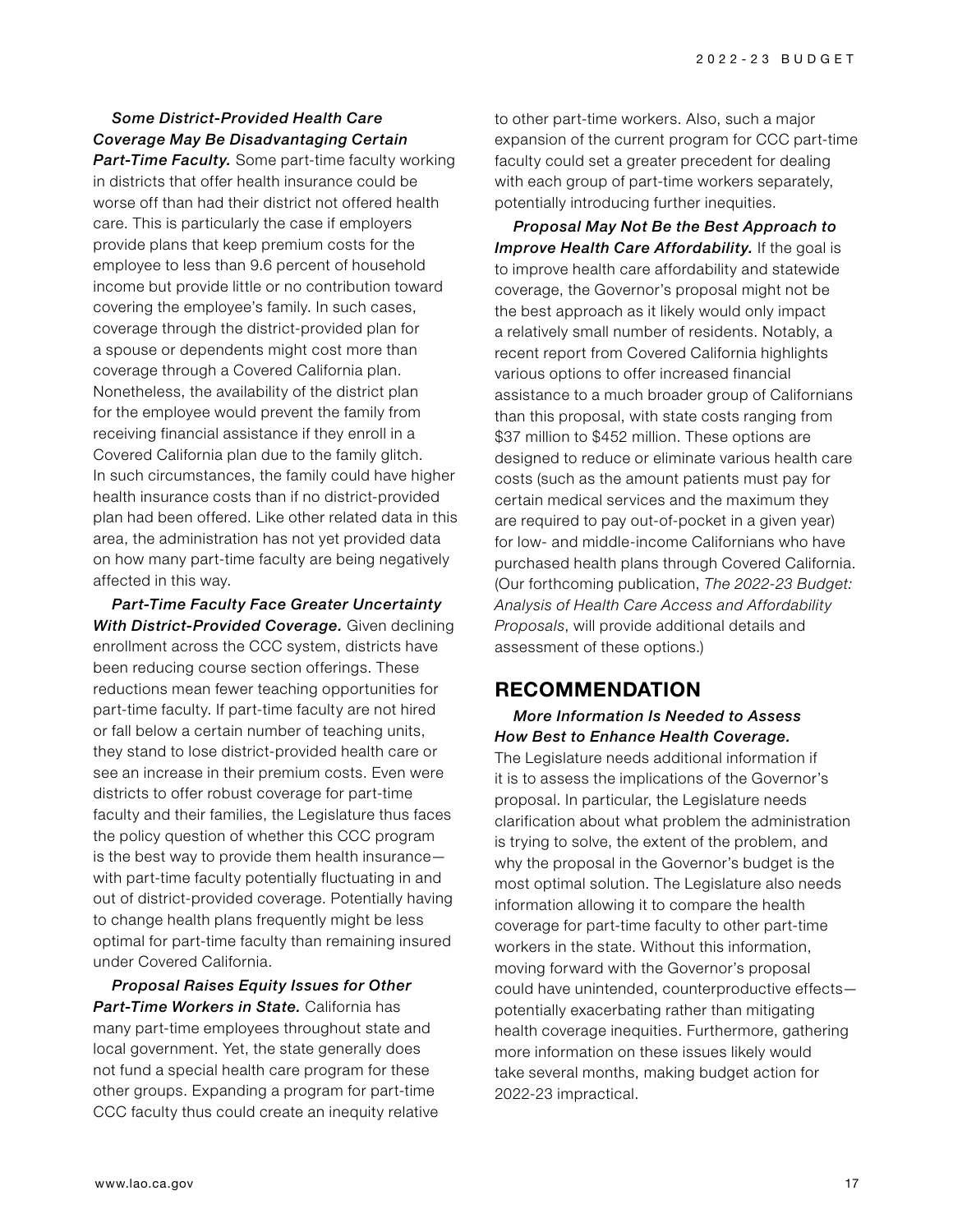*Legislature Could Task Administration With Providing This Information.* If the Legislature is interested in enhancing health coverage for part-time workers, it could direct the administration, in coordination with the Chancellor's Office, to obtain more information on the insured status of part-time faculty and on the part-time faculty health care plans currently offered by districts. The Chancellor's Office could survey part-time faculty and districts to learn, at a minimum:

- What percent of part-time faculty have health insurance? What is the source of their health insurance?
- What factors are driving whether districts offer health insurance to part-time faculty and what factors are driving the type of coverage they provide?

• For districts that offer health insurance to part-time faculty, does the coverage extend to the employee's family? If so, how much of the premium is covered by the district? How many part-time faculty are on this type of coverage?

The Legislature similarly could direct the administration to work with other state agencies to gather comparable information for other part-time workers in the state. The Legislature could give the administration until October 2022 to submit this information. With such information, both the administration and Legislature would be much better positioned to inform potential budget decisions for 2023-24 and decide how best to enhance health coverage for part-time workers in California.

# FACILITY MAINTENANCE

In this section, we provide background on CCC's maintenance backlog and maintenance categorical program, describe the Governor's proposal to fund deferred maintenance and other projects, assess the proposal, and offer associated recommendations.

#### **Background**

*CCC Maintains Inventory of Facility* 

*Conditions.* Community college districts jointly developed a set of web-based project planning and management tools called FUSION (Facilities Utilization, Space Inventory Options Net) in 2002. The Foundation for California Community Colleges (the Foundation) operates and maintains FUSION on behalf of districts. The Foundation employs assessors to complete a facility condition assessment of every building at districts' campuses and centers on a three- to four-year cycle. These assessments, together with other facility information entered into FUSION, provide data on CCC facilities and help districts with their local planning efforts.

*State Has a Categorical Program for Maintenance and Repairs.* Known as "Physical Plant and Instructional Support," this program allows districts to use funds for facility maintenance and repairs, the replacement of instructional equipment and library materials, hazardous substances abatement, architectural barrier removal, and water conservation projects, among other related purposes. To use this categorical funding for maintenance and repairs, districts must adopt and submit to the CCC Chancellor's Office through FUSION a list of maintenance projects, with estimated costs, that the district would like to undertake over the next five years. In addition to these categorical funds, CCC districts fund maintenance from their apportionments and other district operating funds (for less expensive projects) and from local bond funds (for more expensive projects). Statute requires districts to spend at least 0.5 percent of their current general operating budget on ongoing maintenance. Statute also contains a maintenance-of-effort provision requiring districts to spend annually at least as much on facility operations and maintenance as they spent in 1995-96 (about \$300 million statewide), plus what they receive from the Physical Plant and Instructional Support program. (Given inflation since 1995-96, coupled with the 0.5 percent general operating budget requirement, districts tend to be spending far above this maintenance-of-effort level.)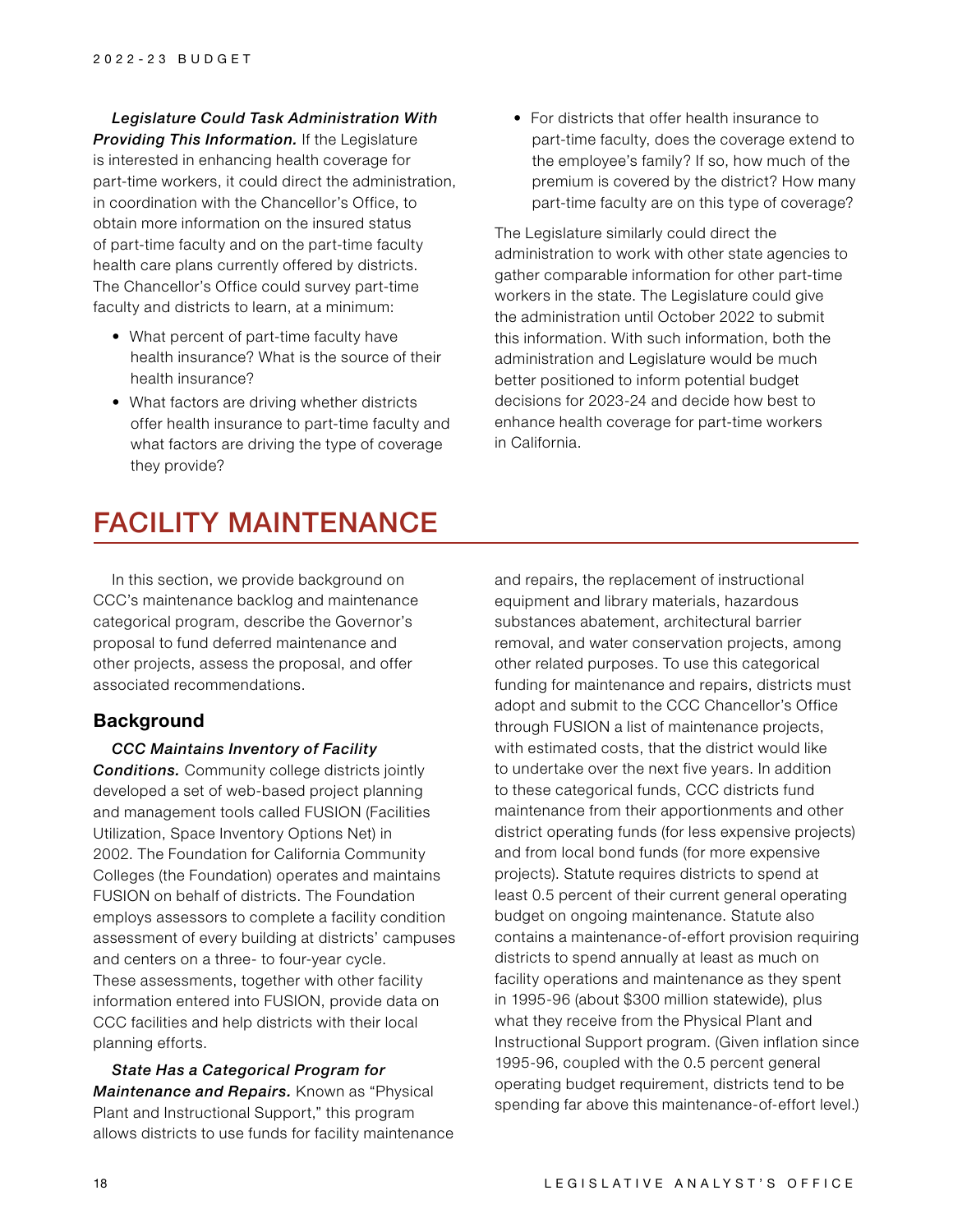#### *State Has Provided Substantial Funding for Categorical Program Over Past*

*Several Years.* Historically, the Physical Plant and Instructional Support categorical program has received appropriations when one-time Proposition 98 funding is available and no appropriations in tight budget years. Since 2015-16, the Legislature has provided a total of \$955 million for the program. The largest appropriation came from the 2021-22 budget, which provided a total of \$511 million. According to the Chancellor's Office, thus far districts have chosen to use nearly three-quarters (about \$365 million) of these 2021-22 funds for deferred maintenance and other facility-related projects, with the remaining one-quarter of funds intended for instructional support purposes.

#### *Even With Recent Funding, Chancellor's Office Reports Sizeable Maintenance*

*Backlog.* Entering 2021-22, the Chancellor's Office reported a systemwide deferred maintenance backlog of about \$1.6 billion. Because of the funds provided in the 2021-22 budget (plus local spending on projects), the backlog has been reduced to about \$1.2 billion. This is the same size as the CCC backlog identified back in 2017-18. Since that time, state funding effectively has kept the backlog from growing but not shrunk it.

# **Proposal**

# *Governor Proposes \$388 Million One Time for Physical Plant and Instructional Support*

*Program.* Of this amount, \$109 million is 2022-23 Proposition 98 General Fund and a total of \$279 million is Proposition 98 settle-up funds (\$182 million attributed to 2021-22 and \$97 million attributed to 2020-21). The Governor excludes all \$388 million from SAL. In addition to the categorical program's existing allowable purposes, proposed trailer language would allow districts to use the funds for energy efficiency projects. Districts would have until June 30, 2024 to encumber the funds.

# **Assessment**

*Proposal Reflects a Prudent Use of One-Time*  **Funding.** Providing funds for deferred maintenance projects would address an existing need among districts. Addressing this need can help avoid more expensive facilities projects, including emergency

repairs, in the long run. Funding energy efficiency projects also could be beneficial, as these projects are intended to reduce districts' utility costs over time. In addition, instructional equipment and related support is core to CCC's mission of delivering quality educational services to students.

*One-Time Funding Does Not Address Underlying Cause of Backlog.* Deferred maintenance backlogs tend to emerge when districts do not consistently maintain their facilities and infrastructure on an ongoing basis. Although one-time funding can help reduce the backlog in the short term, it does not address the underlying ongoing problem of underfunding in this area. Though districts are required to spend a certain share of their general operating funds on ongoing maintenance, the current rate (0.5 percent) may not be sufficient given the maintenance backlog exists and would have grown absent state categorical funding the past several years.

# **Recommendations**

*Consider Governor's Proposal as a Starting*  **Point.** To address CCC's maintenance backlog, we recommend the Legislature provide at least the \$388 million proposed by the Governor. As it deliberates on the Governor's other one-time proposals and receives updated revenue information on the Proposition 98 minimum guarantee in May, the Legislature could consider providing CCC with more one-time funding for this purpose.

*Consider Developing Strategy to Address Ongoing Maintenance Needs.* In addition to providing one-time funding for deferred maintenance, we encourage the Legislature to begin developing a long-term strategy around CCC maintenance. Potential issues to consider include whether the current statutory expectation around district spending on maintenance is sufficient, what fund sources to use for maintenance, the mix of funding provided ongoing versus on a one-time basis, the period over which to address the existing maintenance backlog, and associated reporting. Given the magnitude of maintenance needs at CCC, developing such a strategy would likely require planning beyond the 2022-23 budget cycle.